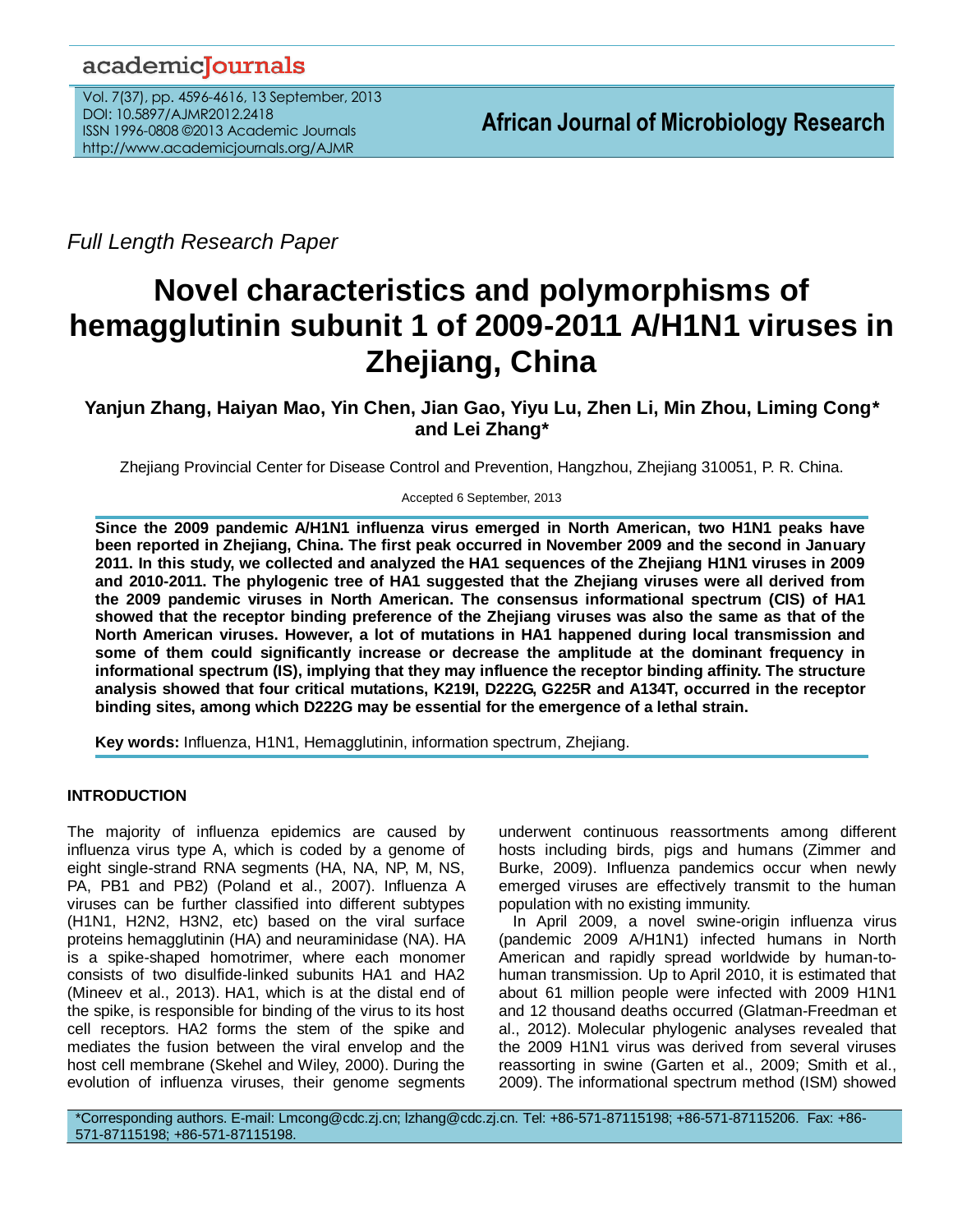that HA1 of the new virus has distinct biochemical characteristics from other H1N1 subtypes, which could reflect its receptor binding specificity (Veljkovic et al., 2009; Hu, 2010). The 3D structure of HA of the pandemic virus was also determined, which is similar to other reported HA structures but has a strict preference for human receptors (Xu et al., 2010; Yang et al., 2010).

In Zhejiang, China, the 2009 H1N1 virus was first reported in May. The percentage of sentinel respiratory specimens testing positive for H1N1 rapidly rose to 100% in November 2009. The second peak came in January 2011, but it was much lower than the first one. To understand the characteristics and variations of the H1N1 viruses in Zhejiang during 2009-2011, we collected and analyzed their HA1 sequences in this study.

#### **METHODS**

#### **Sequence collection**

The HA sequences of 2009 H1N1 viruses in Zhejiang were downloaded from the NCBI Influenza Virus Resource [\(http://www.ncbi.nlm.nih.gov/genomes/FLU\)](http://www.ncbi.nlm.nih.gov/genomes/FLU) (Bao et al., 2008) among which A/Zhejiang-Yiwu/11/2009 is a lethal strain. In addition, we sequenced 20 H1N1 strains in Zhejiang during 2010-2011 (Supplementary Figure 1).

After collapsing identical sequences and excluding sequences with ambiguous nucleotides, we preserved 27 and 16 HA sequences in year 2009 and 2010-2011, respectively. The HA1 segments of the sequences were extracted by the NCBI Influenza Virus Sequence Annotation Tool (Bao et al., 2007). Based on a recent study, we also retrieved five representative HA1 sequences for each H1N1 subtype from NCBI, including American avian, Eurasian swine, American swine, human seasonal and 2009 American pandemic viruses.

#### **Phylogeny construction**

All HA1 sequences were aligned at the codon level by ClustalX 2.0.10 (Larkin et al., 2007). The phylogenic tree was constructed with the maximum likelihood (ML) method by MEGA 5.0.1 (Tamura et al., 2011). The substitution model were determined as  $GTR+I+F_4$ (the general time-reversible model with the proportion of invariants sites and the gamma distribution of among-site rate variation with four categories) by jModelTest 0.1.1 (Posada et al., 2008). The robustness of the tree topology was evaluated with the bootstrap resampling method for 100 times.

#### **Information spectrum method**

The information spectrum method (ISM) for digital signal processing is widely used to identify the structural and functional characteristics of proteins (Veljkovic et al., 2008). Firstly, the amino acid sequence was translated to a numeric sequence according to the value of electron-ion interaction potential (EIIP), which represents the unique biophysical property of each amino acid (Godzik, 2003). Next, the numeric sequence is decomposed by discrete Fourier transform into a series of periodical functions. Finally, the informational spectrum (IS) for the sequence is computed as the energy density spectrum:

 $S(n) = |X(n)|^2$  (*n* = 1, 2, ... *N* / 2)

Where, *N* is the sequence length, *X*(*n*) is the discrete Fourier transformation coefficient and *S*(*n*) is the amplitude at frequency *n*/*N*. The maximum frequency in IS is 0.5. The common frequency components for *K* amino acid sequences can be determined by their consensus informational spectrum (CIS):

$$
C(n) = \prod_{i=1}^K S_i(n)
$$

Where, *Si*(*n*) is the amplitude at frequency *n*/*N* for sequence *i*, and *C*(*n*) is the corresponding amplitude in CIS. Generally speaking, the peak frequency in IS and CIS represents the primary biochemical property of proteins. The significance of a peak can be measured by its signal-to-noise ratio (S/N), which is defined as the ratio between its amplitude and the mean amplitude of the whole spectrum. We implemented the ISM algorithm in R.

#### **Structure analysis**

The crystal structure of the HA protein from the A/California/04/2009 H1N1 virus was retrieved from the RCSB PDB website (PDB ID: 3LZG). A HA1 monomer was extracted from the whole protein. The positions of individual amino acids were marked and displayed in the 3D structure by Jmol 12.2.

# **RESULTS**

# **Phylogeny of HA1**

We constructed the phylogenic tree for the representative HA1 sequences of H1N1, including those collected in Zhejiang during 2009-2011 (Figure 1). The phylogenic tree is consistent with previous reports, suggesting that the HA1 segments of the 2009 pandemic H1N1 viruses originated from the North American swine lineage. The 2009-2011 Zhejiang viruses are all grouped into the 2009 pandemic cluster, indicating that this subtype of viruses have undergone local transmission since they were imported in 2009.

#### **Characteristics of informational spectrum**

It has been demonstrated that the informational spectrums (IS) of HA1 of different H1N1 subtypes have different peak frequencies, which could characterize their receptor recognition preferences. Following the studies, we constructed the consensus informational spectrum (CIS) for HA1 of the 2009-2011 Zhejiang viruses, taking other H1N1 subtypes as control (Figure 2). The peaks of 2009 pandemic viruses are at the frequency F(0.086), while the peaks of swine and human seasonal viruses are at F(0.285) and F(0.058), respectively. The CIS of 2010-2011 Zhejiang viruses is quite similar to that of 2009, suggesting that HA1 did not have significant switches in receptor recognition during local transmission.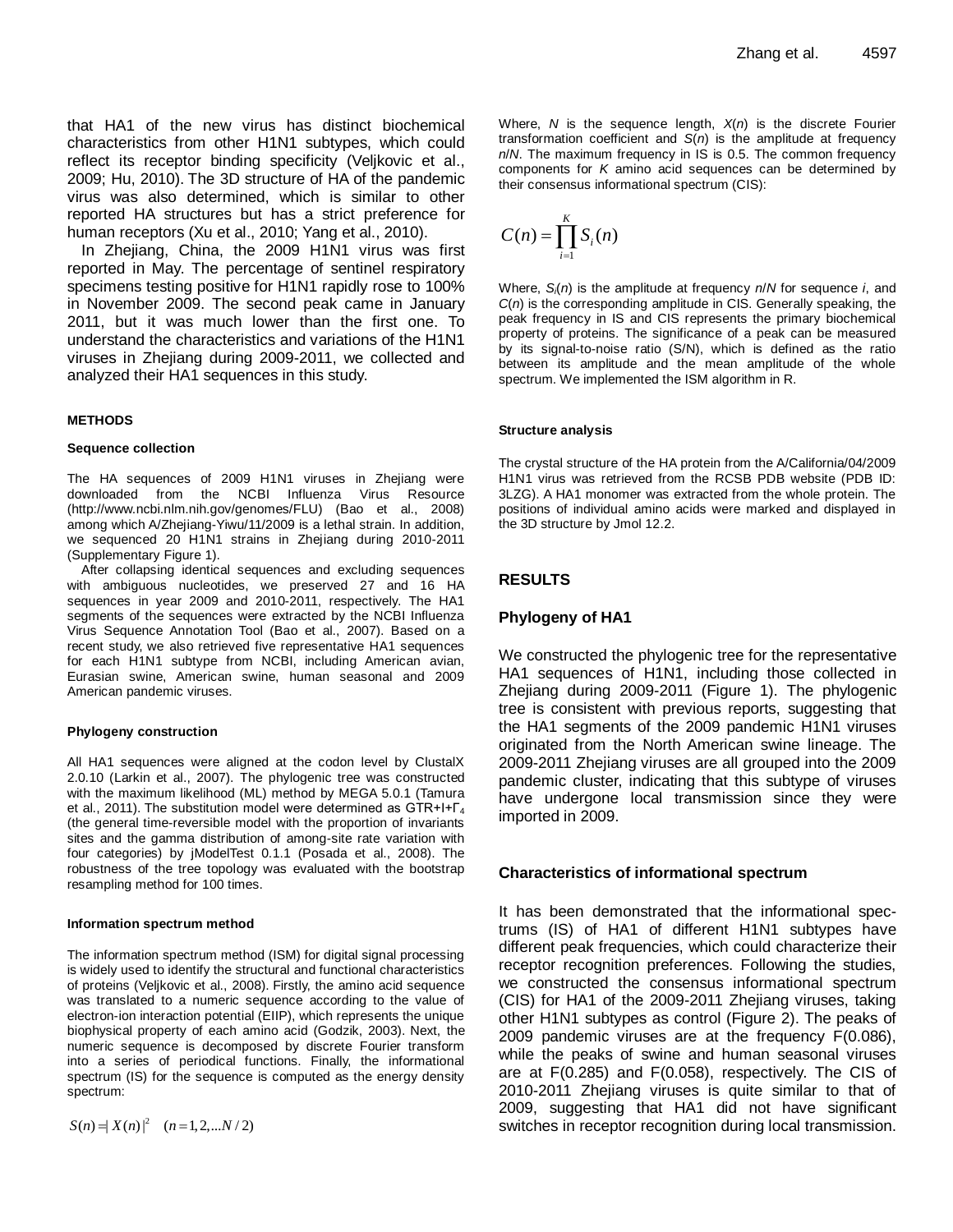

**Figure 1.** Maximum likelihood phylogenic tree for representative HA1 nucleotide sequences. The 2009 Zhejiang viruses are colored in red and 2010-2011 Zhejiang viruses are colored in green. The numbers near the nodes indicate bootstrap values.

# **Effects of polymorphisms**

According to the ISM concept (see methods), mutations in HA1 which alter the amplitude of the dominant peak at F(0.086) would potentially influence the binding affinity of the 2009 pandemic viruses. We inspected the IS for the 2009-2011 Zhejiang viruses individually, and compared their amplitudes at F(0.086) with that of the consensus HA1 sequence (Figure 3A). Both sequences that can highly increase and decrease the amplitude were found (Figure 3B). To further identify the underlying mutations that contribute most changes, we calculated the variation amount for each single amino acid mutation, taking the consensus HA1 sequence as the control (Figure 3B).

The most common mutation in the 2009 Zhejiang viruses is S128P, which remarkably increases the amplitude at F(0.086) (7.7%). Two successive mutations that increase the amplitude, A73S (5.5%) and D222G (3.7%), may play important roles in the emergence of the lethal strain A/Zhejiang-Yiwu/11/2009. During 2010-2011, more muta-tions that can increase and decrease the amplitude occurred, and many of them were in one sequence such as H19 and L131. However, the peak frequency remains the same.

# **Polymorphic sites in 3D structure**

We mapped the positions of the critical polymorphic sites to the 3D structure of HA1 of the 2009 pandemic virus (see methods). Most of the sites are located in disordered regions which are easily exposed on the protein surface (Figure 4). In general, the receptor binding site (RBS) of HA is at the membrane distal end, which is composed of three elements: 190-helix (residues 184-191), 220-loop (residues 218-225) and 130-loop (residues 131-135). In our result, four polymorphic sites, K219I, D222G, G225R and A134T are located in the RBS domain (Figure 4). It is of note that the mutation D222G is found in the lethal strain A/Zhejiang-Yiwu/11/2009. Two mutations, K219I and A134T, which have reverse effects on the amplitude at F(0.086), together occurred in the 2010-2011 strain H19 (Figure 3B). The most common polymorphic sites, S128P, are also located quite closely to the RBS domain.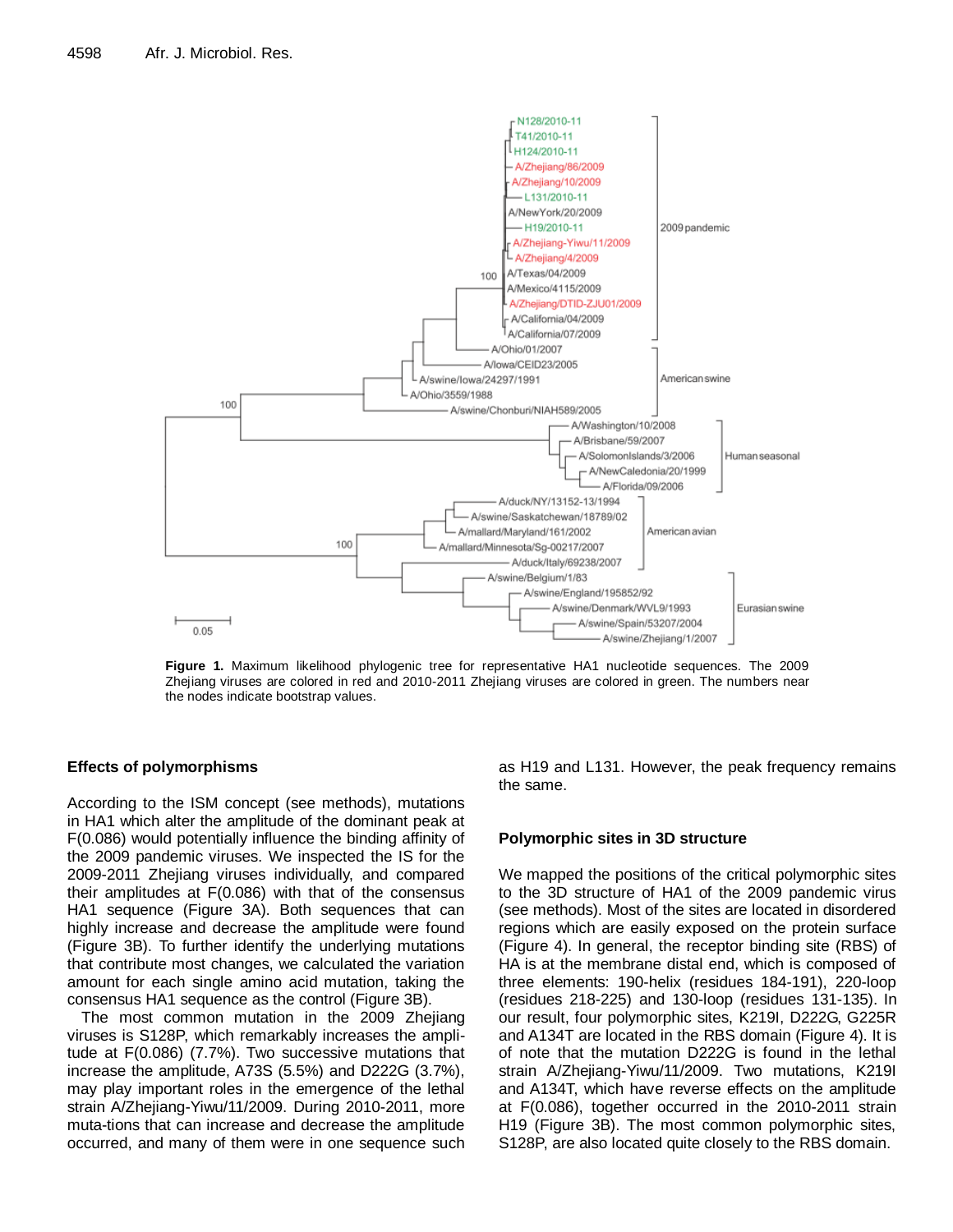

**Figure 2.** CIS of HA1 sequences from Figure 1. Each H1N1 subtype group contains five HA1 sequences. The peak frequency of American swine, Eurasian swine and American avian viruses is F(0.285). The peak frequency of human seasonal viruses is F(0.058). And the peak frequency of 2009 pandemic viruses is F(0.086).

# **DISCUSSION**

The HA1 subunit is important for the receptor recognition and host infection of influenza viruses. The phylogenic tree of HA1 showed that the recent H1N1 viruses circulating in Zhejiang were all derived from the 2009 pandemic viruses in North American (Figure 1). Although the viruses experienced local transmission since imported, the CIS of HA1 showed that their biochemical properties and receptor preferences have not undergo significant switches (Figure 2). It may be because the population here is not great enough for the occurence of the preference receptors mutation.

Nonetheless, a lot of polymorphisms in HA1 during local transmission may still modify their receptor binding affinity (Figure 3). It was indicated that the mutation of the preference receptors may experience a long period accumulation of none sense mutations during the transmission of the influenza virus. For example, the most common polymorphism, S128P, whose position is close to the RBS domain (Figure 4), can greatly increase the dominant peak in IS. The mutation happened in the RBS domain, D222G, together with A73S, are critical for the emergence of the lethal strain A/Zhejiang-Yiwu/11/2009 (Figures 3 and 4). In the viruses collected in 2010-2011, more mutations occurred and some of them, such as K219I and A134T, are located in the RBS domain (Figures 3 and 4). These mutations could increase or decrease the amplitude of the dominant peak in IS, but the peak frequency has not been shifted. This result may explain why there were much less infected cases during 2010-2011.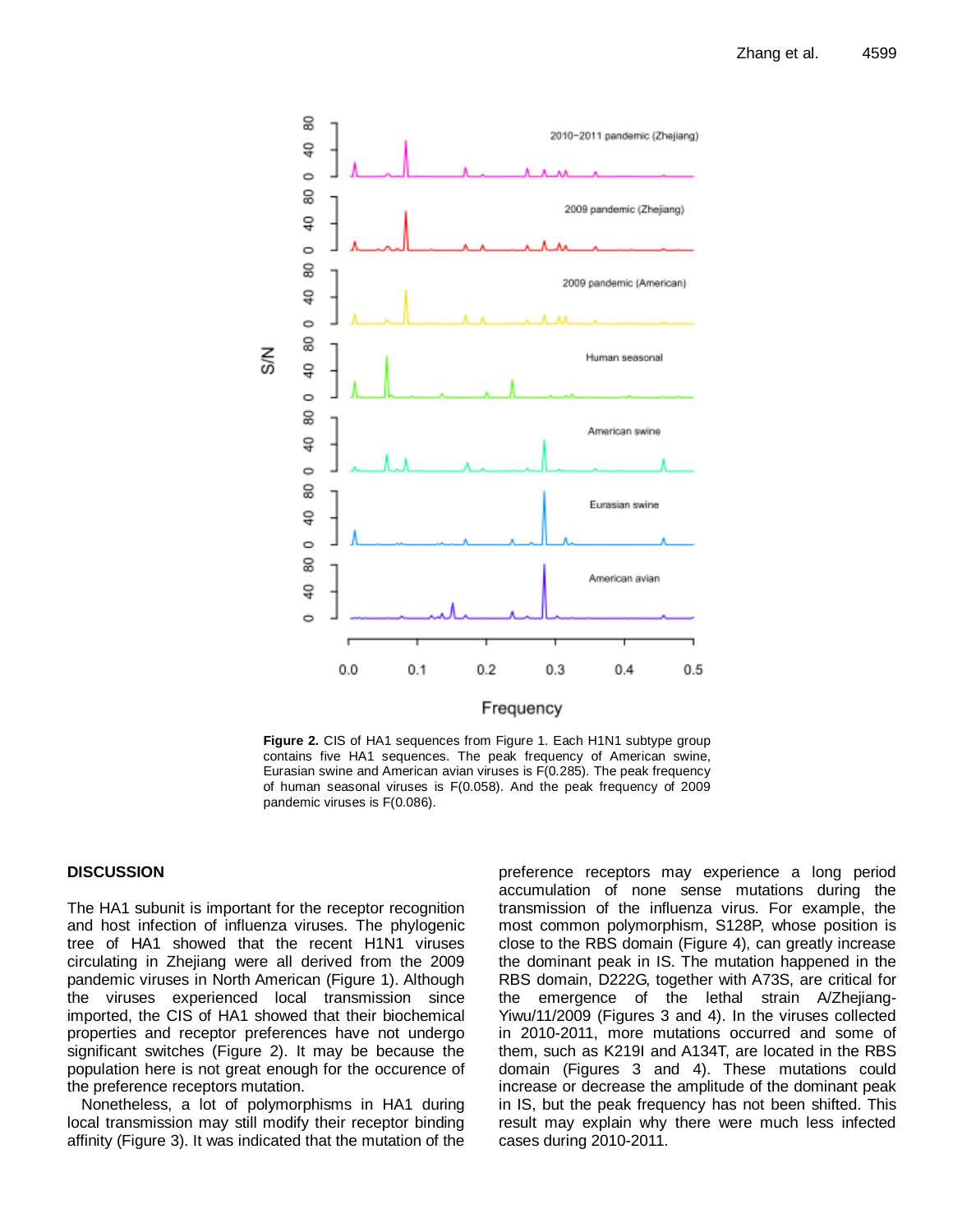

**Figure 3.** (A) IS of HA1 sequences that can increase or decrease the amplitude at F(0.285). (B) Maximum likelihood phylogenic tree for HA1 of Zhejiang viruses. The sequences that can significantly increase and decrease the amplitude at F(0.086) (> 5%) are colored in red and green, respectively (Supplementary Table 1 for full results). Individual mutations that can significantly increase and decrease the amplitude (>3%) are marked on the branches in red and green, respectively (Supplementary Table 2 for full results).

# **ACKNOWLEDGEMENTS**

This work was supported by grants from Provincial Medical Research Fund of Zhejiang, China (U201129691), Zhejiang Provincial Program for the Cultivation of Highlevel Innovative Health talents, Program for Zhejiang Leading Team of Science and Technology (2011R50021), and from the Monitor Technology Platform of Infectious Diseases of the State Major Science and Technology Special Projects during the 12th five-year plan of China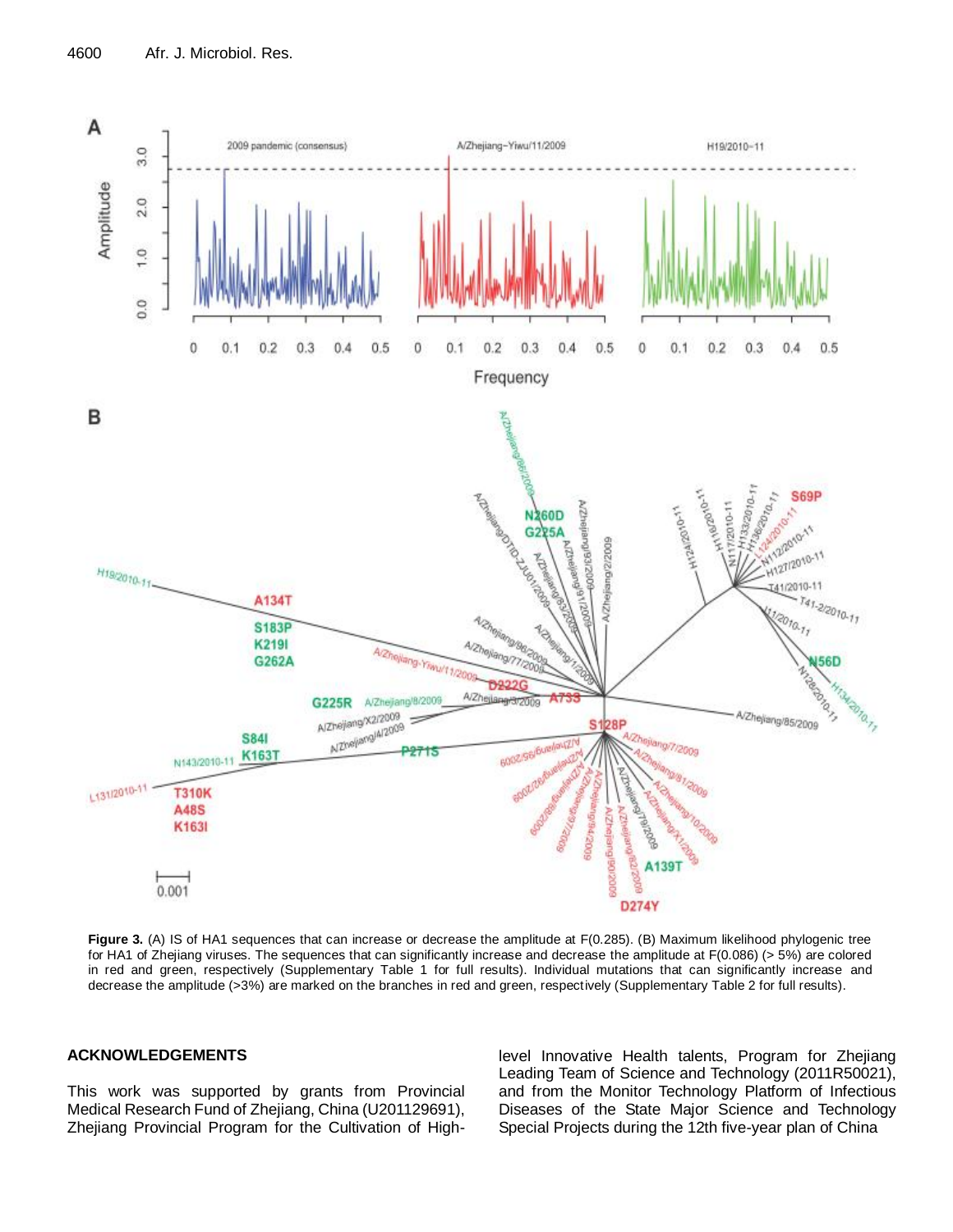

**Figure 4.** Positions of critical mutations in the 3D structure of HA1. Four polymorphic sites, K219I, D222G, G225R and A134T are located in the receptor binding site (RBS) domain.

#### (2012ZX10004-210).

#### **REFERENCES**

- Bao Y, Bolotov P, Dernovoy D, Kiryutin B, Tatusova T (2007). FLAN: a web server for influenza virus genome annotation. Nucleic Acids Res. 35:280-284.
- Bao Y, Bolotov P, Dernovoy D, Kiryutin B, Zaslavsky L, Tatusova T, Ostell J, Lipman D (2008). The influenza virus resource at the National Center for Biotechnology Information. J. Virol. 82:596.
- Garten RJ, Davis CT, Russell CA, Shu B, Lindstrom S, Balish A, Sessions WM, Xu X, Skepner E, Deyde V et al (2009). Antigenic and genetic characteristics of swine-origin 2009 A(H1N1) influenza viruses circulating in humans. Science 325:197-201.
- Glatman-Freedman A, Portelli I, Jacobs SK, Mathew JI, Slutzman JE, Goldfrank LR, Smith SW (2012). Attack rates assessment of the 2009 pandemic H1N1 influenza A in children and their contacts:a systematicreview and meta-analysis. PLoS One 7(11): e50228.
- Godzik A (2003). Fold recognition methods. Methods Biochem. Anal. 44:525-546.
- Hu W (2010). Quantifying the effects of mutations on receptor binding specificity of influenza viruses. J. Biomed. Sci. Eng. 3:227-240.
- Larkin MA, Blackshields G, Brown NP, Chenna R, McGettigan PA, McWilliam H, Valentin F, Wallace IM, Wilm A, Lopez R et al (2007). Clustal W and Clustal X version 2.0. Bioinformatics 23:2947-2948.
- Mineev KS, Lyukmanova EN, Krabben L, Serebryakova MV, Shulepko MA, Arseniev AS, Kordyukova LV, Veit M (2013). Structural investigation of influenza virus hemagglutinin membrane-anchoring peptide. Protein Eng. Des. Sel. 26:547-552.
- Poland GA, Jacobson RM, Targonski PV (2007). Avian and pandemic influenza:an overview. Vaccine 25(16):3057-3061.
- Posada D (2008). jModelTest: phylogenetic model averaging. Mol. Biol. Evol. 25:1253-1256.
- Rose PW, Beran B, Bi C, Bluhm WF, Dimitropoulos D, Goodsell DS, Prlic A, Quesada M, Quinn GB, Westbrook JD et al (2011). The RCSB Protein Data Bank: redesigned web site and web services. Nucleic Acids Res. 39:392-401.
- Skehel JJ, Wiley DC (2000). Receptor binding and membrane fusion in virus entry: the influenza hemagglutinin. Annu. Rev. Biochem. 69:531-569.
- Smith GJ, Vijaykrishna D, Bahl J, Lycett SJ, Worobey M, Pybus OG, Ma SK, Cheung CL, Raghwani J, Bhatt S et al (2009). Origins and evolutionary genomics of the 2009 swine-origin H1N1 influenza A epidemic. Nature 459:1122-1125.
- Tamura K, Peterson D, Peterson N, Stecher G, Nei M, Kumar S (2011). MEGA5: molecular evolutionary genetics analysis using maximum likelihood, evolutionary distance, and maximum parsimony methods. Mol. Biol. Evol. 28:2731-2739.
- Veljkovic N, Glisic S, Prljic J, Perovic V, Botta M, Veljkovic V (2008). Discovery of new therapeutic targets by the informational spectrum method. Curr. Protein Pept. Sci. 9:493-506.
- Veljkovic V, Niman H, Glisic S, Veljkovic N, Perovic V, Muller C (2009). Identification of hemagglutinin structural domain and polymorphisms which may modulate swine H1N1 interactions with human receptor. BMC Struct. Biol. 9:62.
- Xu R, Ekiert DC, Krause JC, Hai R, Crowe JE, Jr., Wilson IA (2010). Structural basis of preexisting immunity to the 2009 H1N1 pandemic influenza virus. Science 328:357-360.
- Yang H, Carney P, Stevens J (2010). Structure and Receptor binding properties of a pandemic H1N1 virus hemagglutinin. PLos Curr. 2:RRN1152.
- Zimmer SM, Burke DS (2009). Historical perspective--Emergence of influenza A (H1N1) viruses. N. Engl. J. Med. 361:279-285.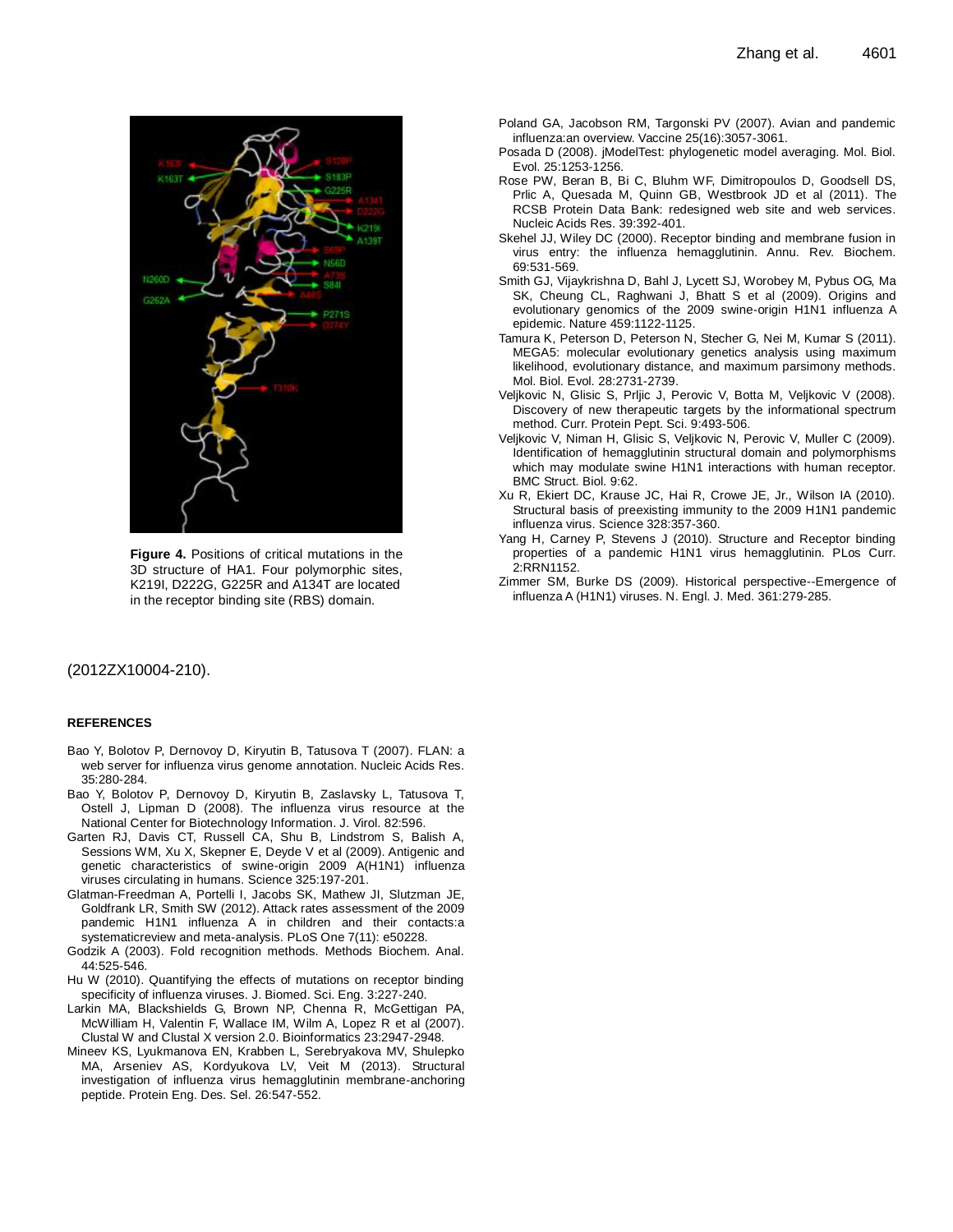AAAAATGAAGGCaatactagtagttctgctatatacatttgcaaccgcaaatgcagacacattatgtataggttatcatgcgaacaattcaacag acactgtagacacagtactagaaaagaatgtaacagtaacacactctgttaaccttctagaagacaagcataacgggaaactatgcaaactaagag gggtagccccattgcatttgggtaaatgtaacattgctggctggatcctgggaaatccagagtgtgaatcactctccacagcaagctcatggtcctaca ttgtggaaacatctagttcagacaatggaacgtgttacccaggagatttcatcgattatgaggagctaagagagcaattgagctcagTGTCATCAT TTGAAAGGTTTGAGATATTCCCCAAGACAAGTTCATGGCCCAATCATGACTCGAACAAAGGTGTAACGACAGCAT GTCCTCATGCTGGAGCAAAAAGCTTCTACAAAAATTTAATATGGCTAGTTAAAAAAGGAAATTCATACCCAAAGCT CAGCAAATCCTACATTAATGATAAAGGGAAAGAAGTCCTCGTGCTATGGGGCATTCACCATCCACCTACTAGTGCT GACCAACAAAGTCTCTATCAGAATGCAGATGCATATGTTTTTGTGGGGACATCAAGATACAGCAAGAAGTTCAAG CCGGAAATAGCAATAAGACCCATAGTGAGGGATCAAGAAGGGAGAATGAACTATTACTGGACACTGATAGAGCC GGGAGACAAAATAACATTCGAAGCTACTGGAAATCTAGTGATACCGATATATGCATGCGCAATGGAAAGAAATGC TGCATCTGGTATTATCATTTCAGATACACCAGTCCACGATTGCAATACAACTTGTCAGACACCCAAGGGTGCTATAA ACACCAGCCTCCCCTTTCGGAACATACATCCGATCACAATTGGAAAATGTCCAAAATATGTAAAAAGCACAAAATT GAGACTGGCCACAGGATTGAGGAATGTCCCGTCCATTCAATCTAGAGGCCTATTTGGGGCCATTGCCGGTTTCATT GAAGGGGGGTGGACAGGGATGGTAGATGGATGGTACGGTTATCACCATCAAAATGAGCAGGGGTCAGGATATG CAGCCGACCTGAAGAGCACACAGAATGCCATTGACGAGATTACTAACAAAGTAAACTCTGTTATTGAAAAAATGA ATACACAGTTCACAGCAGTAGGTAAAGAGTTCAACCACCTGGAAAAAAGAATAGAGAATTTAAATAAAAAAGTTG ATGATGGTTTCCTGGACATTTGGACTTACAATGCCGAACTGTTGGTTCTATTGGAAAATGAAAGAACTTTGGACTA CCACGATTCAAAGGTGAAGAACTTATATGAAAAGGTAAGAAGCCAGTTAAAAAACAATGCCAAGGAAATTGGAA ACGGCTGCTTTGAATTTTACCACAAATGTGATAACACGTGCATGGAAAGTGTCAAAAATGGGACTTATGACTACCC AAAATACTCAGAGGAAGCAAAATTAAACAGAGAAGAAATAGATGGGGTGAAGCTGGAATCAACAAGGATTTACC AGATTTTGGCGATCTATTCAACTGTCGCCAGTTCATTGGTACTGGTAGTCTCCCTGGGGGCAATCAGTTTCTGGAT GTGCTCTAATGGGTCTCTACAGTGTAGAATATGTATTTAACATTAGG

**Supplementary Figure 1**. HA sequences of Zhejiang viruses in 2010-2011.

#### >H116

AAATGAAGGCAATACTAGTAGTTCTGCTATATACATTTGCAACCGCAAATGCAGACACATTATGTATAGGTTATCAT GCGAACAATTCAACAGACACTGTAGACACAGTACTAGAAAAGAATGTAACAGTAACACACTCTGTTAACCTTCTAG AAGACAAGCATAACGGGAAACTATGCAAACTAAGAGGGGTAGCCCCATTGCATTTGGGTAAATGTAACATTGCTG GCTGGATCCTGGGAAATCCAGAGTGTGAATCACTCTCCACAGCAAGCTCATGGTCCTACATTGTGGAAACATCTAG TTCAGACAATGGAACGTGTTACCCAGGAGATTTCATCGATTATGAGGAGCTAAGAGAGCAATTGAGCTCAGTGTC ATCATTTGAAAGGTTTGAGATATTCCCCAAAACAAGTTCATGGCCCAATCATGACTCGAACAAAGGTGTAACGGCA GCATGTCCTCATGCTGGAGCAAAAGGCTTCTACAAAAATTTAATATGGCTAGTTAAAAAAGGAAATTCATACCCAA AGCTCAGCAAATCCTACATTAATGATAAAGGGAAAGAAGTCCTCGTGCTATGGGGCATTCACCATCCATCTACTAC TGCTGACCAACAAAGTCTCTATCAGAATGCAGATACATATGTTTTTGTGGGGACATCAAGATACAGCAAGAAGTTC AAGCCGGAAATAGCAATAAGACCCAAAGTGAGGGATCAAGAAGGGAGAATGAACTATTACTGGACACTAGTAGA GCCGGGAGACAAAATAACATTCGAAGCAACTGGAAATCTAGTGGTACCGAGATATGCATTCGCAATGGAAAGAA ATGCTGGATCTGGTATTATCATTTCAGATACACCAGTCCACGATTGCAATACAACTTGTCAGACACCCAAGGGTGC TATAAACACCAGCCTCCCATTTCAGAATATACATCCGATCACAATTGGAAAATGTCCAAAATATGTAAAAAGCACA AAATTGAGACTGGCCACAGGATTGAGGAATGTCCCGTCTATTCAATCTAGAGGCCTATTTGGGGCCATTGCCGGCT TCATTGAAGGGGGGTGGACAGGGATGGTAGATGGATGGTACGGTTATCACCATCAAAATGAGCAGGGGTCAGG ATATGCAGCCGACCTGAAGAGCACACAGAATGCCATTGACAAGATTACTAACAAAGTAAATTCTGTTATTGAAAAG ATGAATACACAGTTCACAGCAGTAGGTAAAGAGTTCAACCACCTGGAAAAAAGAATAGAGAATTTAAATAAAAAA GTTGATGATGGTTTCCTGGACATTTGGACTTACAATGCTGAACTGTTGGTTCTATTGGAAAATGAAAGAACTTTGG ACTACCACGATTCAAATGTGAAGAACTTATATGAAAAGGTAAGAAACCAGTTAAAAAACAATGCCAAGGAAATTG GAAATGGCTGCTTTGAATTTTACCACACATGCGATAACACGTGCATGGATAGTGTCAAAAATGGGACTTATGACTA CCCAAAATACTCAGAGGAAGCAAAGTTAAACAGAGAAGAAATAGATGGGGTAAAGCTGGAATCAACAAGGATTT ACCAGATTTTGGCGATCTATTCAACTGTCGCCAGTTCATTGGTACTGGTAGTCTCCCTGGGGGCAATCAGTTTCTGG ATGTGCTCTAATGGGTCTCTACAGTGTAGAATATGTATTTAACATTAGGAT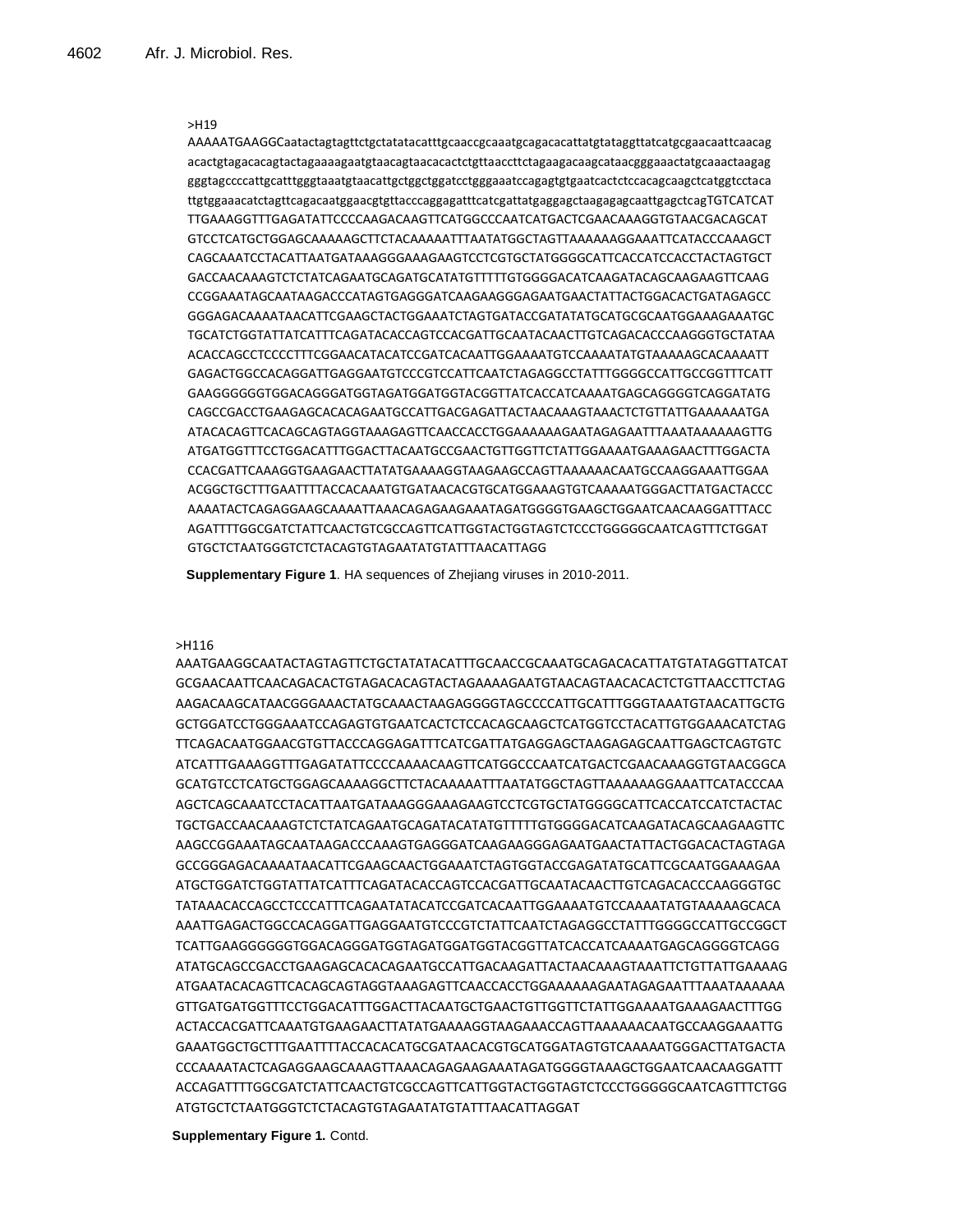aaatgaagacaatactagtagttAtgctatatacatttgcaaccgcaaatgcagacacattatgtataggttatcatgcgaacaattcaacagacact gtagacacaAtactagaaaagaatgtaacagtaacacactctgttaaTcttctagaagacaagcataacgggaaactatgcaaactaagaggggta gccccattgcatttgggtaaatgtaacattgctggctggatcctgggaaatccagagtgtgaatcactctccacagcaagctcatggtcctacattgtgg aaacatctagttcagacaatggaacgtgttacccaggagatttcatcgattatgaggagctaagagagcaattgagctcagtgtcatcatttgaaagg tttgagatattccccaaAacaagttcatggcccaatcatgactcgaacaaaggtgtaacggcagcatgtcctcatgctggagcaaaaGgcttctacaa aaatttaatatggctagttaaaaaaggaaattcatacccaaagctcaGcaaatcctaCAttaatgataaagggaaagaagtcctcgtgctatggggc attcaccatccatctactagtgctgaccaacaaagtctctatcagaatgcagatAcatatgtttttgtggggacatcaagatacagcaagaagttcaag ccggaaatagcaataagacccaaagtgagggAtcaagaagggagaatgaactattactggacactagtaGagccgggagacaaaataacattcg aagcaactggaaatctagtggtaccgagatatgcattcgcaatggaaagaaatgctggatctggtattatcatttcagatacaccagtccacgattgc aatacaacttgtcagacacccaagggtgctataaacaccagcctcccatttcagaatatacatccgatcacaattggaaaatgtccaaaatatgtaaa aagcacaaaattgagactggccacaggattgaggaatgtcccgtctattcaatctagaggcctatttggggccattgccggCttcattgaaggggggt ggacagggatggtagatggatggtacggttatcaccatcaaaatgagcaggggtcaggatatgcagccgacctgaagagcacacagaatgccattg acAagattactaacaaagtaaattctgttattgaaaagatgaatacacagttcacagcagtaggtaaagagttcaaccacctggaaaaaagaatag aTaatttaaataaaaaAgttgatgatggtttcctggacatttggacttacaatgccgaactgttggttctattggaaaatgaaagaactttggactacc acgattcaaatgtgaagaacttatatgaaaaggtaagaaAccagttaaaaaacaatgccaaggaaattggaaaTGGctgctCtgaattttaccac aaatgcgataacacgtgcatggaaagtgtcaaaaatgggacttatgaAtacccaaaatactcagaggaagcaaaattaaacAGAGAAGAAAC AGATGGCGTaaagctggaatcaacaaggatttaccagattttggcgatctattcaactgtcgccagttcCAtggtaTtggtagtctccGtggggg caatcagtttctggatgtgctctaatgggtctctacagtgtagaatatgtatttaacattaggat

**Supplementary Figure 1.** Contd.

#### >H127

aatgaagacaatactagtagttAtgctatatacatttgcaaccgcaaatgcagacacattatgtataggttatcatgcgaacaattcaacagacactgt agacacagtactagaaaagaatgtaacagtaacacactctgttaaTcttctagaagacaagcataacgggaaactatgcaaactaagaggggtagc cccattgcatttgggtaaatgtaacattgctggctggatcctgggaaatccagagtgtgaatcactctccacagcaagctcatggtcctacattgtggaa acatctagttcagacaatggaacgtgttacccaggagatttcatcgattatgaggagctaagagagcaattgagctcagtgtcatcatttgaaaggttt gagatattccccaaAacaagttcatggcccaatcatgactcgaacaaaggtgtaacggcagcatgtcctcatgctggagcaaaaGgcttctacaaaa atttaatatggctagttaaaaaaggaaattcatacccaaagctcaGcaaatcctaCattaatgataaagggaaagaagtcctcgtgctatggggcat tcaccatccatctactaCtgctgaccaacaaagtctctatcagaatgcagatAcatatgtttttgtggggacatcaagatacagcaagaagttcaagcc ggaaatagcaataagacccaaagtgagggAtcaagaagggagaatgaactattactggacactagtaGagccgggagacaaaataacattcgaa gcaactggaaatctagtggtaccgagatatgcattcgcaatggaaagaaatgctggatctggtattatcatttcagatacaccagtccacgattgcaat acaacttgtcagacacccaaTggtgctataaacaccagcctcccatttcagaatatacatccgatcacaattggaaaatgtccaaaatatgtaaaaag cacaaaattgagactggccacaggattgaggaatgtcccgtctattcaatctagaggcctatttggggccattgccggCttcattgaaggggggtgga cagggatggtagatggatggtacggttatcaccatcaaaatgagcaggggtcaggatatgcagccgacctgaagagcacacagaatgccattgacA agattactaacaaagtaaattctgttattgaaaagatgaatacacagttcacagcagtaggtaaagagttcaaccacctggaaaaaagaatagaga atttaaataaaaaAgttgatgatggtttcctggacatttggacttacaatgccgaactgttggttctattggaaaatgaaagaactttggactaccacg attcaaatgtgaagaacttatatgaaaaggtaagaaAccagttaaaaaacaatgccaaggaaattggaaaTggctgctttgaattttaccacaaatg cgataacacgtgcatggaaagtgtcaaaaatgggacttatgactacccaaaatactcagaggaagcaaaattaaacagagaagaaatagatgggg taaagctggaatcaacaaggatttaccagattttggcgatctattcaactgtcgccagttcattggtactggtagtctccctgggggcaatcagtttctgg atgtgctctaatgggtctctacagtgtagaatatgtatttaacattaggat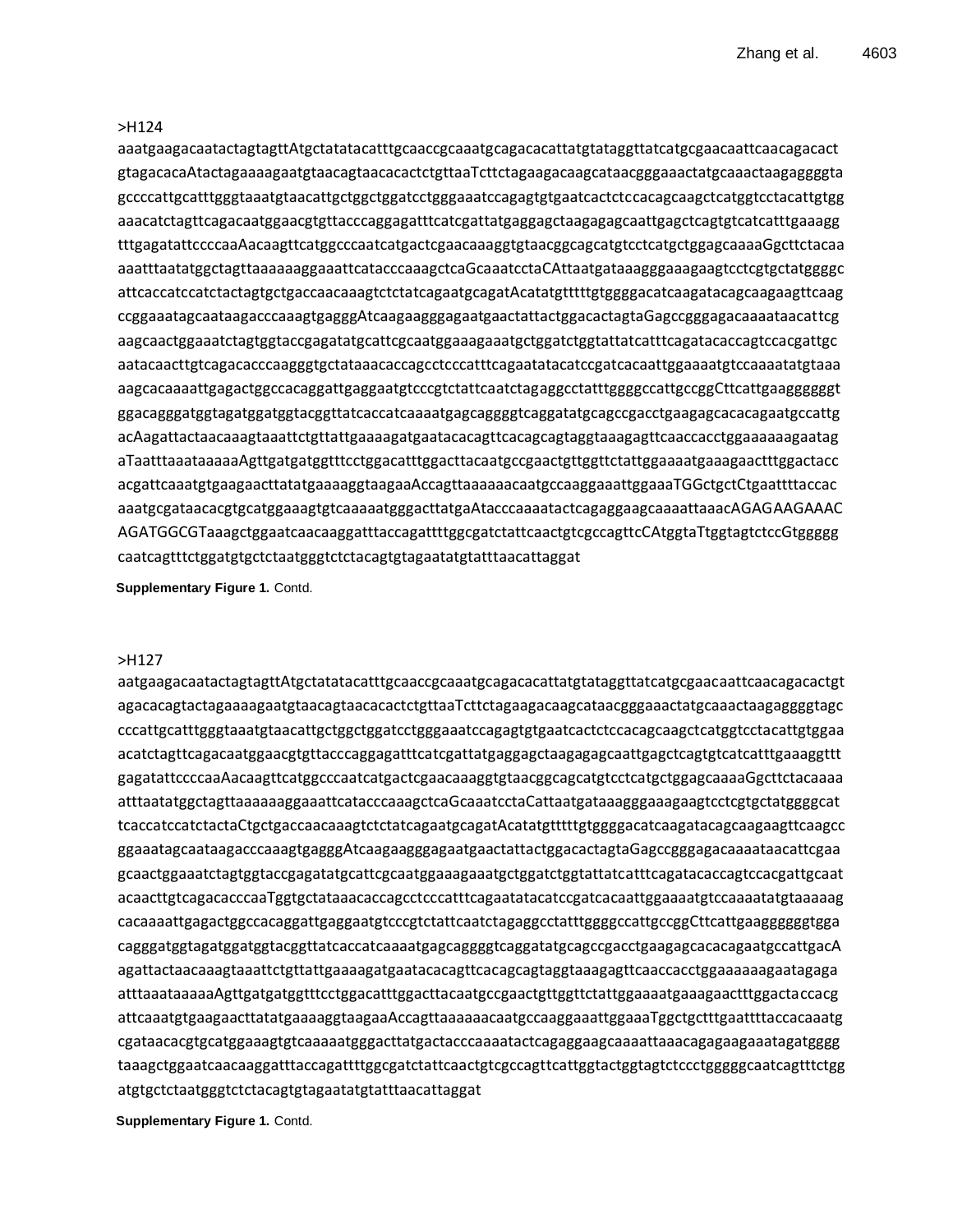aaatgaagacaatactagtagttctgctatatacatttgcaaccgcaaatgcagacacattatgtataggttatcatgcgaacaattcaacagacactg tagacacagtactagaaaagaatgtaacagtaacacactctgttaaTcttctagaagacaagcataacgggaaactatgcaaactaagaggggtag ccccattgcatttgggtaaatgtaacattgctggctggatcctgggaaatccagagtgtgaatcactctccacagcaagctcatggtcctacattgtgga aacatctagttcagacaatggaacgtgttacccaggagatttcatcgattatgaggagctaagagagcaattgagctcagtgtcatcatttgaaaggtt tgagatattccccaaAacaagttcatggcccaatcatgactcgaacaaaggtgtaacggcagcatgtcctcatgctggagcaaaaGgcttctacaaa aatttaatatggctagttaaaaaaggaaattcatacccaaagctcaGcaaatcctaCattaatgataaagggaaagaagtcctcgtgctatggggca ttcaccatccatctactaCtgctgaccaacaaagtctctatcagaatgcagatAcatatgtttttgtggggacatcaagatacagcaagaagttcaagc cggaaatagcaataagacccaaagtgagggAtcaagaagggagaatgaactattactggacactagtaGagccgggagacaaaataacattcga agcaactggaaatctagtggtaccgagatatgcattcgcaatggaaagaaatgctggatctggtattatcatttcagatacaccagtccacgattgca atacaacttgtcagacacccaagggtgctataaacaccagcctcccatttcagaatatacatccgatcacaattggaaaatgtccaaaatatgtaaaG agcacaaaattgagactggccacaggattgaggaatgtcccgtctattcaatctagaggcctatttggggccattgccggCttcattgaaggggggtg gacagggatggtagatggatggtacggttatcaccatcaaaatgagcaggggtcaggatatgcagccgacctgaagagcacacagaatgccattga cAagattactaacaaagtaaattctgttattgaaaagatgaatacacagttcacagcagtaggtaaagagttcaaccacctggaaaaaagaataga gaatttaaataaaaaAgttgatgatggtttcctggacatttggacttacaatgccgaactgttggttctattggaaaatgaaagaactttggactacca cgattTaaatgtgaagaacttatatgaaaaggtaagaaAccagttaaaaaacaatgccaaggaaattggaaaTggctgctttgaattttaccacaa atgcgataacacgtgcatggaaagtgtcaaaaatgggacttatgactacccaaaatactcagaggaagcaaaattaaacagagaagaaatagatg gggtaaagctggaatcaacaaggatttaccagattttggcgatctattcaactgtcgccagttcattggtactggtagtctccctgggggcaatcagttt ctggatgtgctctaatgggtctctacagtgtagaatatgtatttaacatta

**Supplementary Figure 1.** Contd.

#### >H134

aaatgaagacaatactagtagttCtgctatatacatttgcaaccgcaaatgcagacacattatgtataggttatcatgcgaacaattcaacagacact gtagacacagtactagaaaagaatgtaacagtaacacactctgttaaTcttctagaagacaagcataacgggaaactatgcaaactaagaggggta gccccattgcatttgggtaaatgtGacattgctggctggatcctgggaaatccagagtgtgaatcactctccacagcaagctcatggtcctacattgtg gaaacatctagttcagacaatggaacgtgttacccaggagatttcatcgattatgaggagctaagagagcaattgagctcagtgtcatcatttgaaag gtttgagatattccccaaAacaagttcatggcccaatcatgactcgaacaaaggtgtaacggcagcatgtcctcatgctggagcaaaaGgCttctac aaaaatttaatatggctagttaaaaaaggaaattcatacccaaagctcaGTaaatcctaCattaatgataaagggaaagaagtcctcgtgctatggg gcattcaccatccatctactaCtgctgaccaacaaagtctctatcagaatgcagatAcatatgtttttgtggggacatcaagatacagcaagaagttca agccggaaatagcaataagacccaaagtgagggAtcaagaagggagaatgaactattactggacactagtaaagccgggagacaaaataacattc gaagcaactggaaatctagtggtaccgagatatgcattcgcaatggaaagaaatgctggatctggtattatcatttcagatacaccagtccacgattg caatacaacttgtcagacacccaagggtgctataaacaccagcctcccatttcagaatatacatccTatcacaattggaaaatgtccaaaatatgtaa aaagcacaaaattgagactggccacaggattgaggaatgtcccgtctattcaatctagaggcctatttggggccattgccggCttcattgaagggggg tggacagggatggtagatggatggtacggCtatcaccatcaaaatgagcaggggtcaggatatgcagccgacctgaagagcacacagaatgccatt gacAagattactaacaaagtaaattctgttattgaaaagatgaatacacagttcacagcagtaggtaaagagttcaaccacctggaaaaaagaata gagaatttaaataaaaaAgttgatgatggtttcctggacatttggacttacaatgccgaactgttggttctattggaaaatgaaagaactttggactac cacgattcaaatgtgaagaacttatatgaaaaggtaagaaAccagttaaaaaacaatgccaaggaaattggaaaTggctgctttgaattttaccaca aatgcgataacacgtgcatggaaagtgtcaaaaatgggacttatgactacccaaaatactcagaggaagcaaaattaaacagagaagaaatagat ggggtaaagctggaatcaacaaggatttaccagattttggcgatctattcaactgtcgccagttcattggtactggtagtctccctgggggcaatcagtt tctggatgtgctctaatgggtctctacagtgtagaatatgtatttaacatt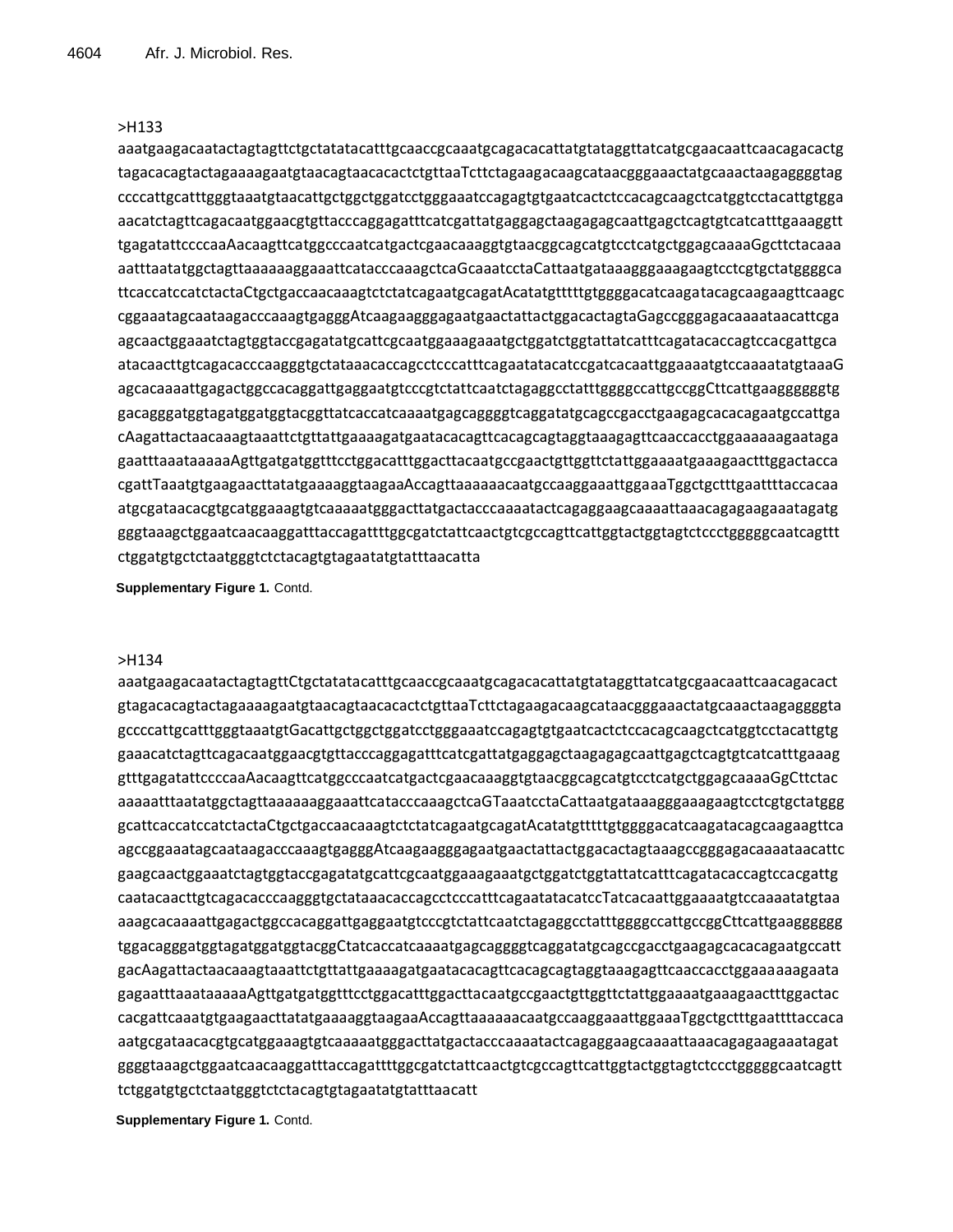aaatgaagacaatactagtagttAtgctatatacatttgcaaccgcaaatgcagacacattatgtataggttatcatgcgaacaattcaacagacact gtagacacagtactagaaaagaatgtaacagtaacacactctgttaaTcttctagaagacaagcataacgggaaactatgcaaactaagaggggta gccccattgcatttgggtaaatgtaacattgctggctggatcctgggaaatccagagtgtgaatcactctccacagcaagctcatggtcctacattgtgg aaacatctagttcagacaatggaacgtgttacccaggagatttcatcgattatgaggagctaagagagcaattgagctcagtgtcatcatttgaaagg tttgagatattccccaaAacaagttcatggcccaatcatgactcgaacaaaggtgtaacggcagcatgtcctcatgctggagcaaaaGgcttctacaa aaatttaatatggctagttaaaaaaggaaattcatacccaaagctcaGcaaatcctaCattaatgataaagggaaagaagtcctcgtgctatggggc attcaccatccatctactaCtgctgaccaacaaagtctctatcagaatgcagatAcatatgtttttgtggggacatcaagatacagcaagaagttcaag ccggaaatagcaataagacccaaagtgagggAtcaagaagggagaatgaactattactggacactagtaGagccgggagacaaaataacattcg aagcaactggaaatctagtggtaccgagatatgcattcgcaatggaaagaaatgctggatctggtattatcatttcagatacaccagtccacgattgc aatacaacttgtcagacacccaaTggtgctataaacaccagcctcccatttcagaatatacatccgatcacaattggaaaatgtccaaaatatgtaaa aagcacaaaattgagactggccacaggattgaggaatgtcccgtctattcaatctagaggcctatttggggccattgccggCttcattgaaggggggt ggacagggatggtagatggatggtacggttatcaccatcaaaatgagcaggggtcaggatatgcagccgacctgaagagcacacagaatgccattg acAagattactaacaaagtaaattctgttattgaaaagatgaatacacagttcacagcagtaggtaaagagttcaaccacctggaaaaaagaatag agaatttaaataaaaaAgttgatgatggtttcctggacatttggacttacaatgccgaactgttggttctattggaaaatgaaagaactttggactacc acgattcaaatgtgaagaacttatatgaaaaggtaagaaAccagttaaaaaacaatgccaaggaaattggaaaTggctgctttgaattttaccacaa atgcgataacacgtgcatggaaagtgtcaaaaatgggacttatgactacccaaaatactcagaggaagcaaaattaaacagagaagaaatagatg gggtaaagctggaatcaacaaggatttaccagattttggcgatctattcaactgtcgccagttcattggtactggtagtctccctgggggcaatcagttt ctggatgtgctctaatgggtctctacagtgtagaatatgtatttaacattaggatt

**Supplementary Figure 1.** Contd.

#### >H136

aaatgaagacaatactagtagttAtgctatatacatttgcaaccgcaaatgcagacacattatgtataggttatcatgcgaacaattcaacagacact gtagacacagtactagaaaagaatgtaacagtaacacactctgttaaTcttctagaagacaagcaCaacgggaaactatgcaaactaagaggggta gccccattgcatttgggtaaatgtaacattgctggctggatcctgggaaatccagagtgtgaatcactctccacagcaagctcatggtcctacattgtgg aaacatctagttcagacaatggaacgtgttacccaggagatttcatcgattatgaggagctaagagagcaattgagctcagtgtcatcatttgaaagg tttgagatattccccaaAacaagttcatggcccaatcatgactcgaacaaaggtgtaacggcagcatgtcctcatgctggagcaaaaGgcttctacaa aaatttaatatggctagttaaaaaaggaaattcatacccaaagctcaGcaaatcctaCattaatgataaagggaaagaagtcctcgtgctatggggc attcaccatccatctactaCtgctgaccaacaaagtctctatcagaatgcagatAcatatgtttttgtggggacatcaagatacagcaagaagttcaag ccggaaatagcaataagacccaaagtgagggAtcaagaagggagaatgaactattactggacactagtaGagccgggagacaaaataacattcg aagcaactggaaatctagtggtaccgagatatgcattcgcaatggaaagaaatgctggatctggtattatcatttcagatacaccagtccacgattgc aatacaacttgtcagacacccaagggtgctataaacaccagcctcccatttcagaatatacatccgatcacaattggaaaatgtccaaaatatgtaaa aagcacaaaattgagactggccacaggattgaggaatgtcccgtctattcaatctagaggcctatttggggccattgccggCttcattgaagggggAt ggacagggatggtagatggatggtacggttatcaccatcaaaatgagcaggggtcaggatatgcagccgacctgaagagcacacagaatgccattg acAagattactaacaaagtaaattctgttattgaaaagatgaatacacagttcacagcagtaggtaaagagttcaaccacctggaaaaaagaatag agaatttaaataaaaaAgttgatgatggtttcctggacatttggacttacaatgccgaactgttggttctattggaaaatgaaagaactttggactacc acgattcaaatgtgaagaacttatatgaaaaggtaagaaAccagttaaaaaacaatgccaaggaaattggaaaTggctgctttgaattttaccacaa atgcgataacacgtgcatggaaagtgtcaaaaatgggacttatgactacccaaaatactcagaggaagcaaaattaaacagagaagaaatagatg gggtaaagctggaatcaacaaggatttaccagattttggcgatctattcaactgtcgccagttcattggtactggtagtctccctgggggcaatcagttt ctggatgtgctctaatgggtctctacagtgtagaatatgtatttaaca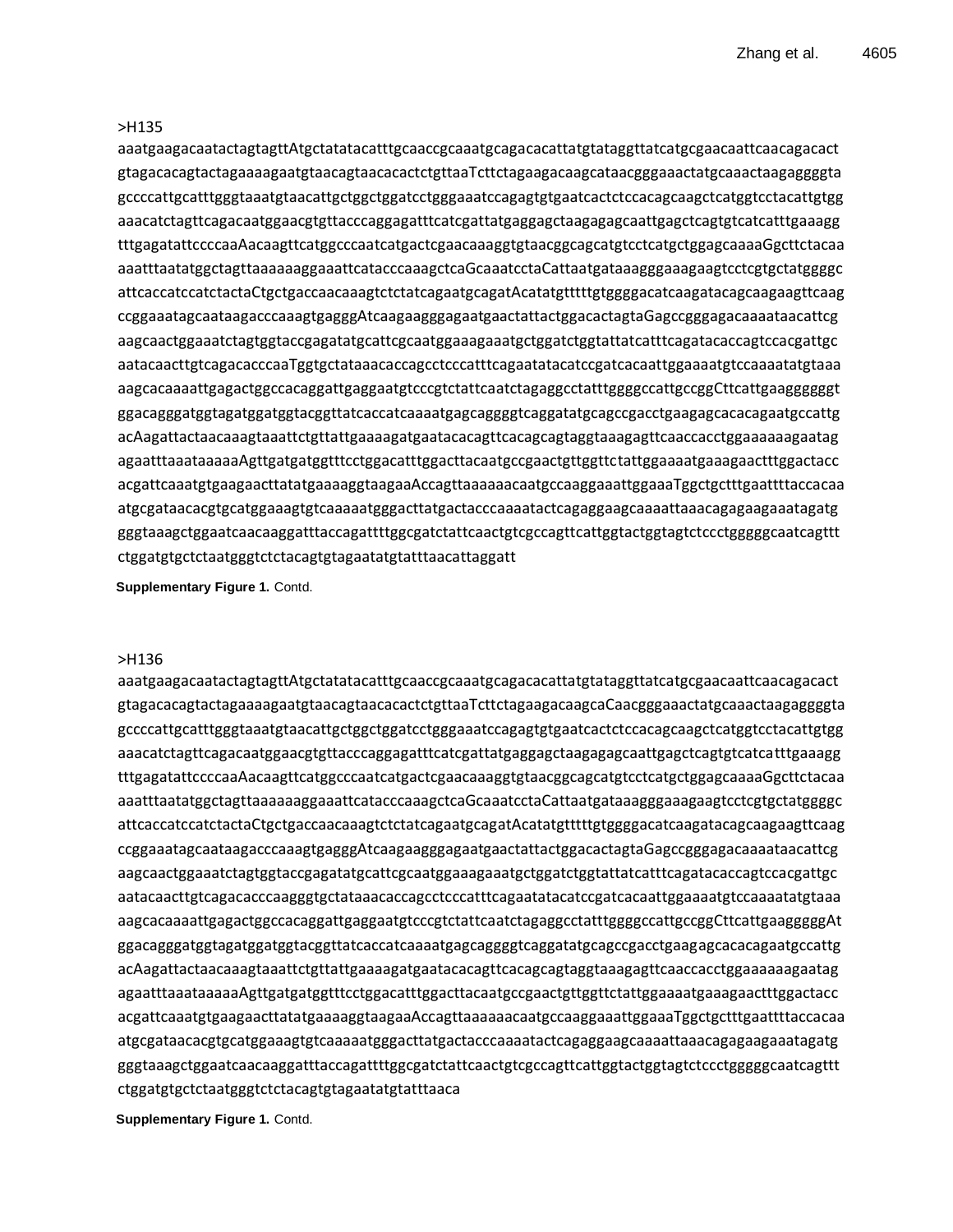# >J11

aaacaaaagcaacaaaaatgaagacaatactagtagttAtgctatatacatttgcaaccgcaaatgcagacacattatgtataggttatcatgcgaa caattcaacagacactgtagacacagtactagaaaagaatgtaacagtaacacactctgttaaTcttctagaagacaagcataacgggaaactatgc aaactaagaggggtagccccattgcatttgggtaaatgtaacattgctggctggatcctgggaaatccagagtgtgaatcactctccacagcaagctc atggtcctacattgtggaaacatctagttcagacaatggaacgtgttacccaggagatttcatcgattatgaggagctaagagagcaattgagctcagt gtcatcatttgaaaggtttgagatattccccaaAacaagttcatggcccaatcatgactcgaacaaaggtgtaacggcagcatgtcctcatgctggag caaaaGgcttctacaaaaatttaatatggctagttaaaaaaggaaattcatacccaaagctcaGcaaatcctaCattaatgataaagggaaagaag tcctcgtgctatggggcattcaccatccatctactaCtgctgaccaacaaagtctctatcagaatgcagatAcatatgtttttgtggggacatcaagata cagcaagaagttcaagccggaaatagcaataagacccaaagtgagggatcaagaagggagaatgaactattactggacactagtaaagccgggag acaaaataacattcgaagcaactggaaatctagtggtaccgagatatgcattcgcaatggaaagaaatgctggatctggtattatcatttcagataca ccagtccacgattgcaatacaacttgtcagacacccaagggtgctataaacaccagcctcccatttcagaatatacatccgatcacaattggaaaatg tccaaaatatgtaaaaagcacaaaattgagactggccacaggattgaggaatgtcccgtctattcaatctagaggcctatttggggccattgccggCt tcattgaaggggggtggacagggatggtagatggatggtacggttatcaccatcaaaatgagcaggggtcaggatatgcagccgacctgaagagca cacagaatgccattgacAagattactaacaaagtaaattctgttattgaaaagatgaatacacagttcacagcagtaggtaaagagttcaaccacct ggaaaaaagaatagagaatttaaataaaaaAgttgatgatggtttcctggacatttggacttacaatgccgaactgttggttctattggaaaatgaaa gaactttggactaccacgattcaaatgtgaagaacttatatgaaaaggtaagaaAccagttaaaaaacaatgccaaggaaattggaaaTggctgct ttgaattttaccacaaatgcgataacacgtgcatggaaagtgtcaaaaatgggacttatgactacccaaaatactcagaggaagcaaaattaaacag agaagaaatagatggggtaaagctggaatcaacaaggatttaccagattttggcgatctattcaactgtcgccagttcattggtactggtagtctccct gggggcaatcagtttctggatgtgctctaatgggtctctacagtgtagaatatgtatttaacattaggat

**Supplementary Figure 1.** Contd.

#### >J18

aatgaagacaatactagtagttAtgctatatacatttgcaaccgcaaatgcagacacattatgtataggttatcatgcgaacaattcaacagacactgt agacacagtactagaaaagaatgtaacagtaacacactctgttaaTcttctagaagacaagcataacgggaaactatgcaaactaagaggggtagc cccattgcatttgggtaaatgtaacattgctggctggatcctgggaaatccagagtgtgaatcactctccacagcaagctcatggtcctacattgtggaa acatctagttcagacaatggaacgtgttacccaggagatttcatcgattatgaggagctaagagagcaattgagctcagtgtcatcatttgaaaggttt gagatattccccaaAacaagttcatggcccaatcatgactcgaacaaaggtgtaacggcagcatgtcctcatgctggagcaaaaGgcttctacaaaa atttaatatggctagttaaaaaaggaaattcatacccaaagctcaGcaaatcctaCattaatgataaagggaaagaagtcctcgtgctatggggcat tcaccatccatctactaCtgctgaccaacaaagtctctatcagaatgcagatAcatatgtttttgtggggacatcaagatacagcaagaagttcaagcc ggaaatagcaataagacccaaagtgagggAtcaagaagggagaatgaactattactggacactagtaaagccgggagacaaaataacattcgaa gcaactggaaatctagtggtaccgagatatgcattcgcaatggaaagaaatgctggatctggtattatcatttcagatacaccagtccacgattgcaat acaacttgtcagacacccaagggtgctataaacaccagcctcccatttcagaatatacatccgatcacaattggaaaatgtccaaaatatgtaaaaag cacaaaattgagactggccacaggattgaggaatgtcccgtctattcaatctagaggcctatttggggccattgccggCttcattgaaggggggtgga cagggatggtagatggatggtacggttatcaccatcaaaatgagcaggggtcaggatatgcagccgacctgaagagcacacagaatgccattgacA agattactaacaaagtaaattctgttattgaaaagatgaatacacagttcacagcagtaggtaaagagttcaaccacctggaaaaaagaatagaga atttaaataaaaaAgttgatgatggtttcctggacatttggacttacaatgccgaactgttggttctattggaaaatgaaagaactttggactaccacg attcaaatgtgaagaacttatatgaaaaggtaagaagccagttaaaaaacaatgccaaggaaattggaaaTggctgctttgaattttaccacaaatg cgataacacgtgcatggaaagtgtcaaaaatgggacttatgactacccaaaatactcagaggaagcaaaattaaacagagaagaaatagatgggg taaagctggaatcaacaaggatttaccagattttggcgatctattcaactgtcgccagttcattggtactggtagtctccctgggggcaatcagtttctgg atgtgctctaatgggtctctacagtgtagaatatgtatttaa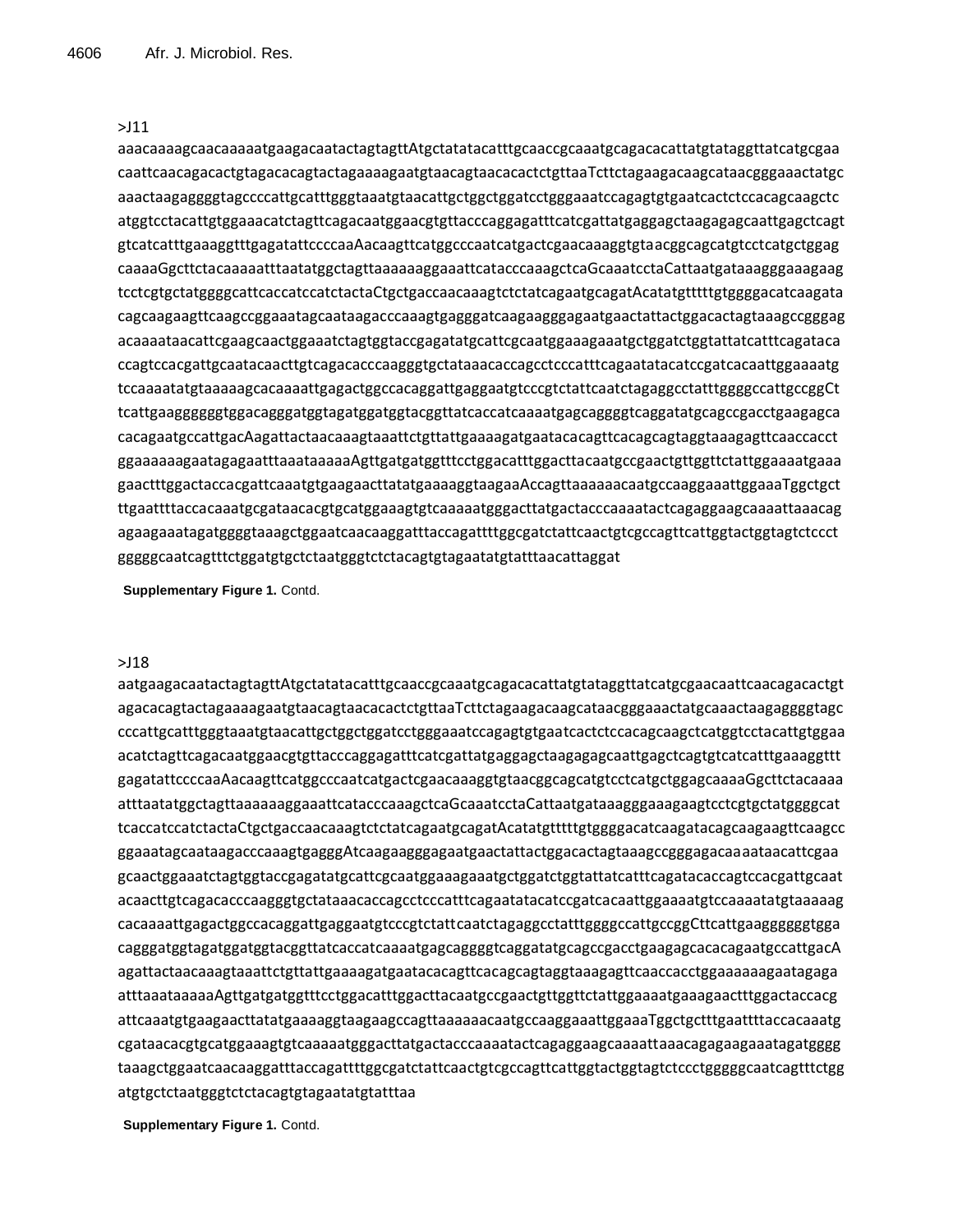# >L123

aatgaagacaatactagtagttAtgctatatacatttgcaaccgcaaatgcagacacattatgtataggttatcatgcgaacaattcaacagacactgt agacacagtactagaaaagaatgtaacagtaacacactctgttaaTcttctagaagacaagcataacgggaaactatgcaaactaagaggggtagc cccattgcatttgggtaaatgtaacattgctggctggatcctgggaaatccagagtgtgaatcactctccacagcaagctcatggtcctacattgtggaa acatctagttcagacaatggaacgtgttacccaggagatttcatcgattatgaggagctaagagagcaattgagctcagtgtcatcatttgaaaggttt gagatattccccaaAacaagttcatggcccaatcatgactcgaacaaaggtgtaacggcagcatgtcctcatgctggagcaaaaGgcttctacaaaa atttaatatggctagttaaaaaaggaaattcatacccaaagctcaGcaaatcctaCattaatgataaagggaaagaagtcctcgtgctatggggcat tcaccatccatctactaCtgctgaccaacaaagtctctatcagaatgcagatAcatatgtttttgtggggacatcaagatacagcaagaagttcaagcc ggaaatagcaataagacccaaagtgagggatcaagaagggagaatgaactattactggacactagtaaagccgggagacaaaataacattcgaag caactggaaatctagtggtaccgagatatgcattcgcaatggaaagaaatgctggatctggtattatcatttcagatacaccagtccacgattgcaata caacttgtcagacacccaagggtgctataaacaccagcctcccatttcagaatatacatccgatcacaattggaaaatgtccaaaatatgtaaaaagc acaaaattgagactggccacaggattgaggaatgtcccgtctattcaatctagaggcctatttggggccattgccggCttcattgaaggggggtggac agggatggtagatggatggtacggttatcaccatcaaaatgagcaggggtcaggatatgcagccgacctgaagagcacacagaatgccattgacAa gattactaacaaagtaaattctgttattgaaaagatgaatacacagttcacagcagtaggtaaagagttcaaccacctggaaaaaagaatagagaat ttaaataaaaaAgttgatgatggtttcctggacatttggacttacaatgccgaactgttggttctattggaaaatgaaagaactttggactaccacgatt caaatgtgaagaacttatatgaaaaggtaagaaAccagttaaaaaacaatgccaaggaaattggaaaTggctgctttgaattttaccacaaatgcg ataacacgtgcatggaaagtgtcaaaaatgggacttatgactacccaaaatactcagaggaagcaaaattaaacagagaagaaatagatggggta aagctggaatcaacaaggatttaccagattttggcgatctattcaactgtcgccagttcattggtactggtagtctccctgggggcaatcagtttctggat gtgctctaatgggtctctacagtgtagaatatgtatttaaca

**Supplementary Figure 1.** Contd.

# >L124

aaaatgaagacaatactagtagttAtgctatatacatttgcaaccgcaaatgcagacacattatgtataggttatcatgcgaacaattcaacagacac tgtagacacagtactagaaaagaatgtaacagtaacacactctgttaaTcttctagaagacaagcataacgggaaactatgcaaactaagaggggt agccccattgcatttgggtaaatgtaacattgctggctggatcctgggaaatccagagtgtgaaCcactctccacagcaagctcatggtcctacattgt ggaaacatctagttcagacaatggaacgtgttacccaggagatttcatcgattatgaggagctaagagagcaattgagctcagtgtcatcatttgaaa ggtttgagatattccccaaAacaagttcatggcccaatcatgactcgaacaaaggtgtaacggcagcatgtcctcatgctggagcaaaaGgcttctac aaaaatttaatatggctagttaaaaaaggaaattcatacccaaagctcaGcaaatcctaCattaatgataaagggaaagaagtcctcgtgctatggg gcattcaccatccatctactaCtgctgaccaacaaagtctctatcagaatgcagatAcatatgtttttgtggggacatcaagatacagcaagaagttca agccggaaatagcaataagacccaaagtgagggAtcaagaagggagaatgaactattactggacactagtaGagccgggagacaaaataacatt cgaagcaactggaaatctagtggtaccgagatatgcattcgcaatggaaagaaatgctggatctggtattatcatttcagatacaccagtccacgatt gcaatacaacttgtcagacacccaagggtgctataaacaccagcctcccatttcagaatatacatccgatcacaattggaaaatgtccaaaatatgta aaaagcacaaaattgagactggccacaggattgaggaatgtcccgtctattcaatctagaggcctatttggggccattgccggCttcattgaaggggg gtggacagggatggtagatggatggtacggttatcaccatcaaaatgagcaggggtcaggatatgcagccgacctgaagagcacacagaatgccat tgacAagattactaacaaagtaaattctgttattgaaaagatgaatacacagttcacagcagtaggtaaagagttcaaccacctggaaaaaagaata gagaatttaaataaaaaAgttgatgatggtttcctggacatttggacttacaatgccgaactgttggttctattggaaaatgaaagaactttggactac cacgattcaaatgtgaagaacttatatgaaaaggtaagaaAccagttaaaaaacaatgccaaggaaattggaaaTggctgctttgaattttaccaca aatgcgataacacgtgcatggaaagtgtcaaaaatgggacttatgactacccaaaatactcagaggaagcaaaattaaacagagaagaaatagat ggggtaaagctggaatcaacaaggatttaccagattttggcgatctattcaactgtcgccagttcattggtactggtagtctccctgggggcaatcagtt tctggatgtgctctaatgggtctctacagtgtagaatatgtatttaacattaggatt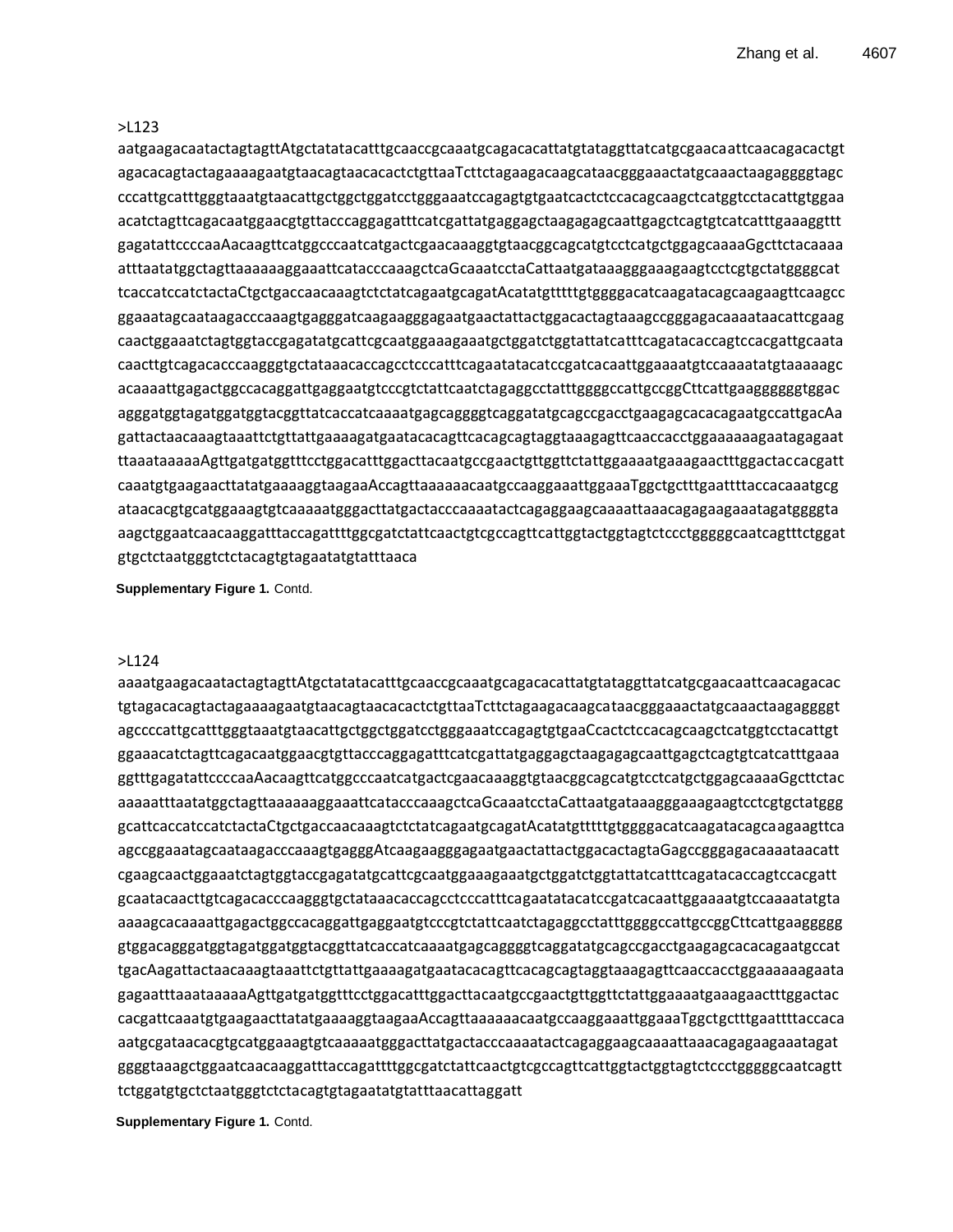# >L131

aaaatgaagacaatactagtagttctgctatatacatttgcaaccgcaaatgcagacacattatgtataggttatcatgcgaacaattcaacagacact gtagacacagtactagaaaagaatgtaacagtaacacactctgttaaccttctagaagacaagcataacgggaaactatgcaaactaagaggggta TccccattgcatttgggAaaatgtaacatAgctggctggatcctgggaaatccagagtgtgaatcactctccacagcaagctcatggtcctacattgtg gaaacatctagttcagacaatggaacgtgttacccaggagatttcatcgattatgaggagctaagagagcaattgagctcagtgtcatcatttgaaag AtttgagatattccccaagacaagttcatggcccaatcatgacCcgaacaaaggtgtaacggcagcatgtcctcatgctggagcaaaaagcttctac aaaaatttaatatggctagttaaaaaaggaaattcatacccaaagctcaGcaTatcctatattaatgataaagggaaagaagtcctcgtgctatggg gcattcaccatccatctactagtgctgaccaacaaagtctctatcagaatgcagatgcatatgCttttgtggggacatcaagatacagcaagaagttca agccggaaatagcaataagacccaaagtgagggAtcaagaagggagaatgaactattactggacactagtaGagccgggagacaaaataacatt cgaagcaactggaaatctagtggtGccgagatatgcattcgcaatggaaagaaatgcGggatctggtattatcatttcagatacaTcagtccacgat tgcaatacaacttgtcagacacccaagggtgctataaacaccagcctcccatttcagaatGtacatccgatcacaattggaaaatgtccaaaatatgt aaaaagcaAaaaattgagactggccacaggattgaggaatgtcccgtctattcaatctCgaggcctatttggggccattgccggtttcattgaagggg ggtggacagggatggtagatggatggtacggttatcaTcatcaaaatgagcaggggtcaggatatgcagccgacctgaagagcacacagaatgccT ttgacAagattactaacaaagtaaattctgttattgaaaagatgaatacacagttcacagcagtaggtaaagagttcaaccacctggaaaaaagaat agagaatttaaataaaaaAgttgatgatggtttcctggacatttggacttacaatgccgaactgttggttctattggaaaatgaaagaactttggacta ccacgattcaaatgtgaagaacttatatgaaaaggtaagaagccagttaaaaaacaatgccaaggaaattggaaacggctgctttgaattttaccac aaatgcgataacacgtgcatggaaagtgtcaaaaatgggacttatgactacccaaaatactcagaggaagcaaaattaaacagagaagaaataga tggggtaaagctggaatcaacaaggatttaccagattttggcgatctattcaactgtcgccagttcattggtactggtagtctccctgggggcaatcagt ttctggatgtgctctaatgggtctctacagtgtagaatatgtatttaacattaggatt

**Supplementary Figure 1.** Contd.

# >N112

aaaatgaagacaatactagtagttAtgctatatacatttgcaaccgcaaatgcagacacattatgtataggttatcatgcgaacaattcaacagacac tgtagacacagtactagaaaagaatgtaacagtaacacactctgttaaTcttctagaagacaagcataacgggaaactatgcaaactaagaggggt agccccattgcatttgggtaaatgtaacattgctggctggatcctgggaaatccagagtgtgaatcactctccacagcaagctcatggtcctacattgtg gaaacatctagttcagacaatggaacgtgttacccaggagatttcatcgattatgaggagctaagagagcaattgagctcagtgtcatcatttgaaag gtttgagatattccccaaAacaagttcatggcccaatcatgactcgaacaaaggtgtaacggcagcatgtcctcatgctggagcaaaaGgcttctaca aaaatttaatatggctagttaaaaaaggaaattcatacccaaagctcaGcaaatcctaCattaatgataaagggaaagaagtcctcgtgctatgggg cattcaccatccatctactaCtgctgaccaacaaagtctctatcagaatgcagatAcatatgtttttgtggggacatcaagatacagcaagaagttcaa gccggaaatagcaataagacccaaagtgagggAtcaagaagggagaatgaactattactggacactagtaGagccgggagacaaaataacattc gaagcaactggaaatctagtggtaccgagatatgcattcgcaatgAaaagaaatgctggatctggtattatcatttcagatacaccagtccacgattg caatacaacttgtcagacacccaagggtgctataaacaccagcctcccatttcagaatatacatccgatcacaattggaaaatgtccaaaatatgtaa aaagcacaaaattgagactggccacaggattgaggaatgtcccgtctattcaatctagaggcctatttggggccattgccggCttcattgaagggggg tggacagggatggtagatggatggtacggttatcaccatcaaaatgagcaggggtcaggatatgcagccgacctgaagagcacacagaatgccatt gacAagattactaacaaagtaaattctgttattgaaaagatgaatacacagttcacagcagtaggtaaagagttcaaccacctggaaaaaagaata gagaatttaaataaaaaAgttgatgatggtttcctggacatttggacttacaatgccgaactgttggttctattggaaaatgaaagaactttggactac cacgattcaaatgtgaagaacttatatgaaaaggtaagaaAccagttaaaaaacaatgccaaggaaattggaaaTggctgctttgaattttaccaca aatgcgataacacgtgcatggaaagtgtcaaaaatgggacttatgactacccaaaatactcagaggaagcaaaattaaacagagaagaaatagat ggggtaaagctggaatcaacaaggatttaccagattttggcgatctattcaactgtcgccagttcattggtactggtagtctccctgggggcaatcagtt tTtggatgtgctctaatgggtctctacagtgtagaatatgtatttaacattaggat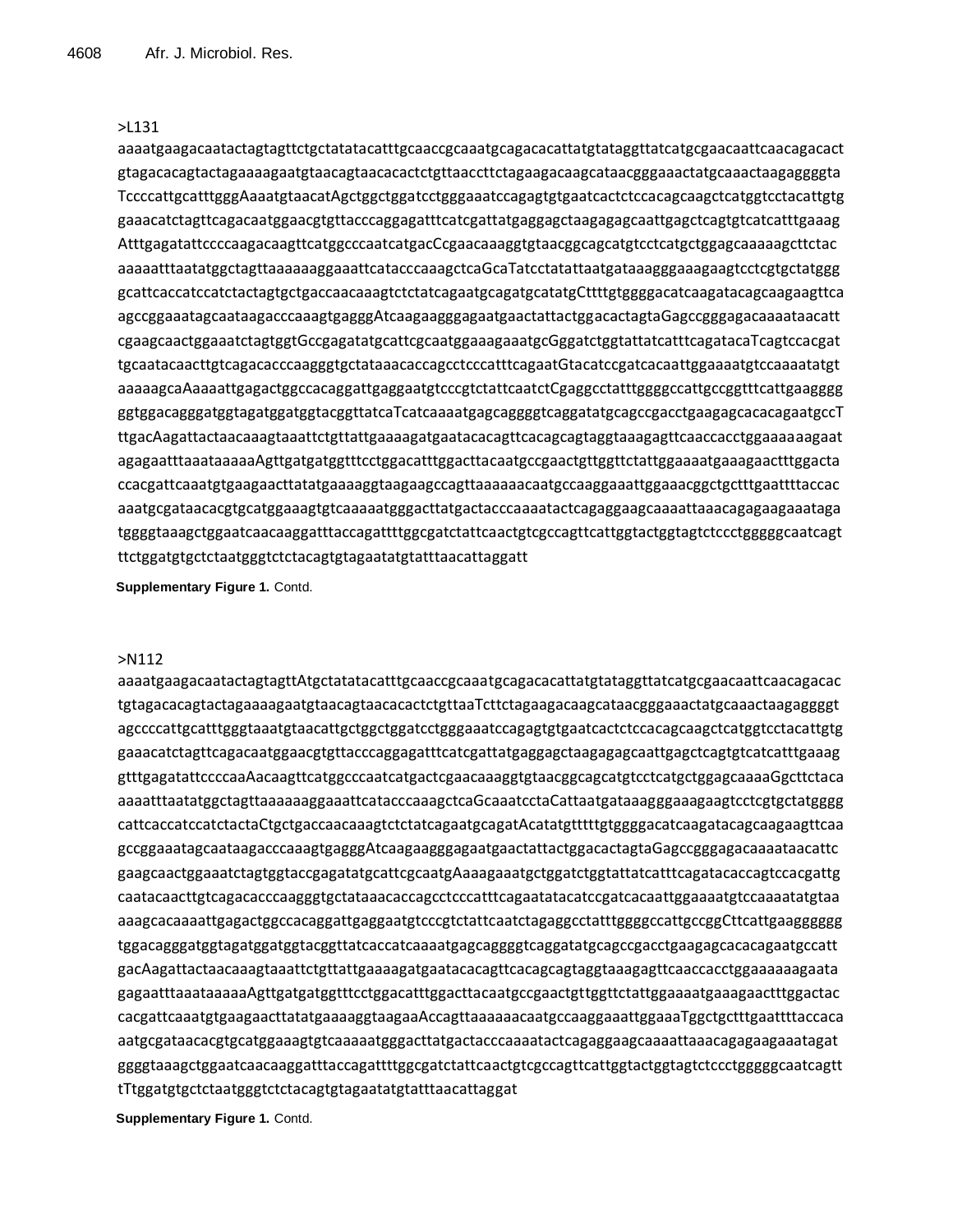# >N117

aaatgaagacaatactagtagttAtgctatatacatttgcaaccgcaaatgcagacacattatgtataggttatcatgcgaacaattcaacagacact gtagacacagtactagaaaagaatgtaacagtaacacactctgttaaTcttctagaagacaagcataacgggaaactatgcaaactaagaggggta gccccattgcatttgggtaaatgtaacattgctggctggatcctgggaaatccagagtgtgaatcactctccacagcaagctcatggtcctacattgtgg aaacatctagttcagacaatggaacgtgttacccaggagatttcatcgattatgaggagctaagagagcaattgagctcagtgtcatcatttgaaagg tttgagatattccccaaAacaagttcatggcccaatcatgactcgaacaaaggtgtaacggcagcatgtcctcatgctggagcaaaaGgcttctacaa aaatttaatatggctagttaaaaaaggaaattcatacccaaagctcaGcaaatcctaCattaatgataaagggaaagaagtcctcgtgctatggggc attcaccatccatctactaCtgctgaccaacaaagtctctatcagaatgcagatAcatatgtttttgtggggacatcaagatacagcaagaagttcaag ccggaaatagcaataagacccaaagtgagggAtcaagaagggagaatgaactattactggacactagtaGagccgggagacaaaataacattcg aagcaactggaaatctagtggtaccgagatatgcattcgcaatggaaagaaatgctggatctggtattatcatttcagatacaccagtccacgattgc aatacaacttgtcagacacccaagggtgctataaacaccagcctcccatttcagaatatacatccgatcacaattggaaaatgtccaaaatatgtaaa aagcacaaaattgagactggccacaggattgaggaatgtcccgtctattcaatctagaggcctatttggggccattgccggCttcattgaaggggggt ggacagggatggtagatggatggtacggttatcaccatcaaaatgagcaggggtcaggatatgcagccgacctgaagagcacacagaatgccattg acAagattactaacaaagtaaattctgttattgaaaagatgaatacacagttcacagcagtaggtaaagagttcaaccacctggaaaaaagaatag agaatttaaataaaaaAgttgatgatggtttcctggacatttggacttacaatgccgaactgttggttctattggaaaatgaaagaactttggactacc acgattcaaatgtgaagaacttatatgaaaaggtaagaaAccagttaaaaaacaatgccaaggaaattggaaaTggctgctttgaattttaccacaa atgcgataacacgtgcatggaaagtgtcaaaaatgggacttatgactacccaaaatactcagaggaagcaaaattaaacagagaagaaatagatg gggtaaagctggaatcaacaaggatttaccagattttggcgatctattcaactgtcgccagttcattggtactggtagtctccctgggggcaatcagttt ctggatgtgctctaatgggtctctacagtgtagaatatgtatttaacattaggat

**Supplementary Figure 1.** Contd.

# >N119

aaaaatgaagacaatactagtagttAtgctatatacatttgcaaccgcaaatgcagacacattatgtataggttatcatgcgaacaattcaacagaca ctgtagacacagtactagaaaagaatgtaacagtaacacactctgttaaTcttctagaagacaagcataacgggaaactatgcaaactaagagggg tagccccattgcatttgggtaaatgtaacattgctggctggatcctgggaaatccagagtgtgaatcactctccacagcaagctcatggtcctacattgt ggaaacatctagttcagacaatggaacgtgttacccaggagatttcatcgattatgaggagctaagagagcaattgagctcagtgtcatcatttgaaa ggtttgagatattccccaaAacaagttcatggcccaatcatgactcgaacaaaggtgtaacggcagcatgtcctcatgctggagcaaaaGgcttctac aaaaatttaatatggctagttaaaaaaggaaattcatacccaaagctcaGcaaatcctaCattaatgataaagggaaagaagtcctcgtgctatggg gcattcaccatccatctactaCtgctgaccaacaaagtctctatcagaatgcagatAcatatgtttttgtggggacatcaagatacagcaagaagttca agccggaaatagcaataagacccaaagtgagggAtcaagaagggagaatgaactattactggacactagtaGagccgggagacaaaataacatt cgaagcaactggaaatctagtggtaccgagatatgcattcgcaatggaaagaaatgctggatctggtattatcatttcagatacaccagtccacgatt gcaatacaacttgtcagacacccaagggtgctataaacaccagcctcccatttcagaatatacatccgatcacaattggaaaatgtccaaaatatgta aaaagcacaaaattgagactggccacaggattgaggaatgtcccgtctattcaatctagaggcctatttggggccattgccggCttcattgaaggggg gtggacagggatggtagatggatggtacggttatcaccatcaaaatgagcaggggtcaggatatgcagccgacctgaagagcacacagaatgccat tgacAagattactaacaaagtaaattctgttattgaaaagatgaatacacagttcacagcagtaggtaaagagttcaaccacctggaaaaaagaata gagaatttaaataaaaaAgttgatgatggtttcctggacatttggacttacaatgccgaactgttggttctattggaaaatgaaagaactttggactac cacgattcaaatgtgaagaacttatatgaaaaggtaagaaAccagttaaaaaacaatgccaaggaaattggaaaTggctgctttgaattttaccaca aatgcgataacacgtgcatggaaagtgtcaaaaatgggacttatgactacccaaaatactcagaggaagcaaaattaaacagagaagaaatagat ggggtaaagctggaatcaacaaggatttaccagattttggcgatctattcaactgtcgccagttcattggtactggtagtctccctgggggcaatcagtt tctggatgtgctctaatgggtctctacagtgtagaatatgtatttaac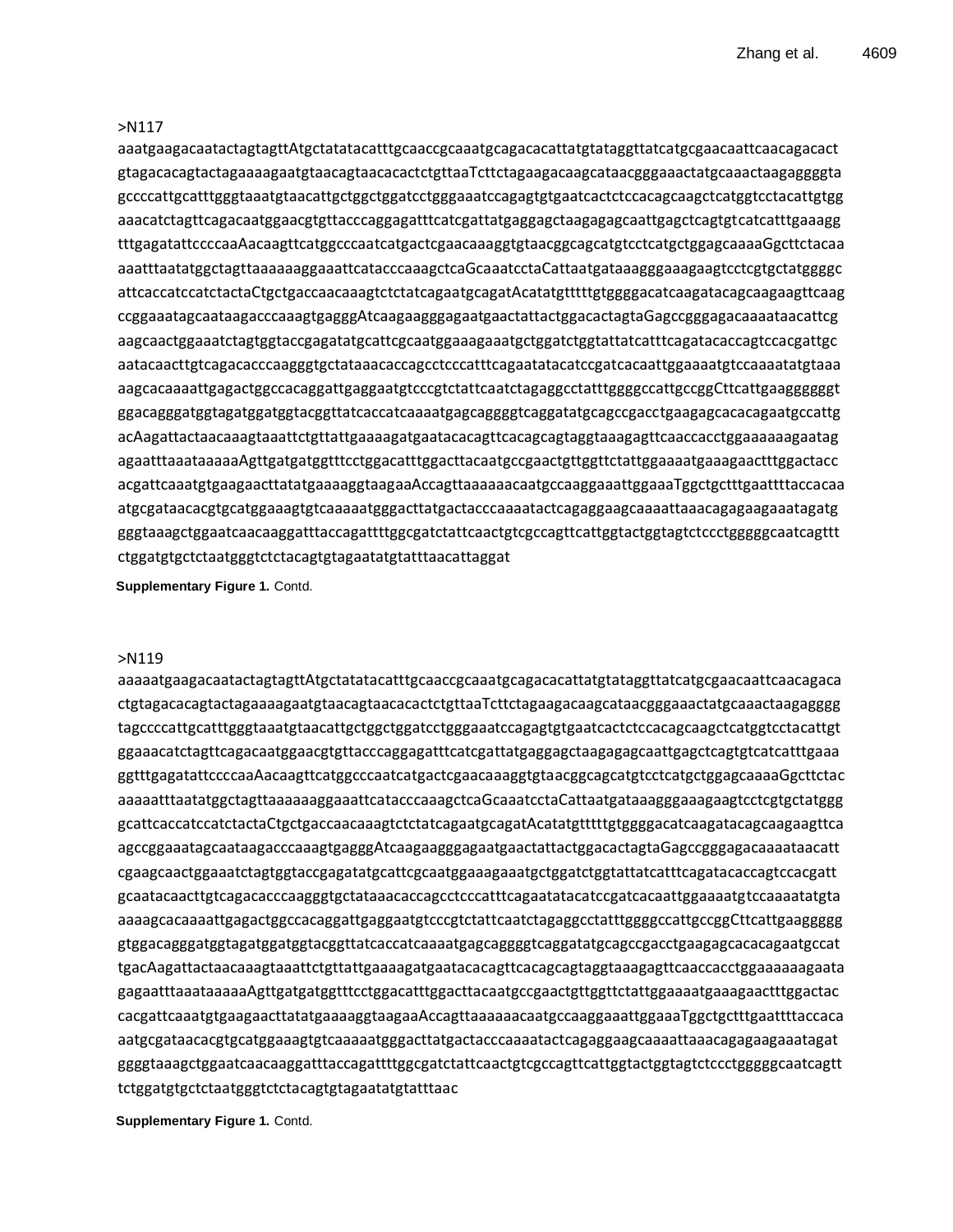# >N128

aatgaagacaatactagtagttAtgctatatacatttgcaaccgcaaatgcagacacattatgtataggttatcatgcgaacaattcaacagacactgt agacacagtactagaaaagaatgtaacagtaacacactctgttaaTcttctagaagacaagcataacgggaaactatgcaaactaagaggggtagc cccattgcatttgggtaaatgtaacattgctggctggatcctgggaaatccagagtgtgaatcactctccacagcaagctcatggtcctacattgtggaa acatctagttcagacaatggaacgtgttacccaggagatttcatcgattatgaggagctaagagagcaattgagctcagtgtcatcatttgaaaggttt gagatattccccaaAacaagttcatggcccGatcatgactcgaacaaaggtgtaacggcagcatgtcctcatgctggagcaaaaGgcttctacaaa aatttaatatggctagttaaaaaaggaaattcatacccaaagctcaGcaaatcctaCattaatgataaagggaaagaagtcctcgtgctatggggca ttcaccatccatctactaCtgctgaccaacaaagtctctatcagaatgcagatAcatatgtttttgtggggacatcaagatacagcaagaagttcaagc cggaaatagcaataagacccaaagtgagggatcaagaagggagaatgaactattactggacactagtaaagccgggagacaaaataacattcgaa gcaactggaaatctagtggtaccgagatatgcattTgcaatggaaagaaatgctggatctggtattatcatttcagatacaccagtccacgattgcaat acaacttgtcagacacccaagggtgctataaacaccagcctcccatttcagaatatacatccgatcacaattggaaaatgtccaaaatatgtaaaaag cacaaaattgagactggccacaggattgaggaatgtcccgtctattcaatctagaggcctatttggggccattgccggCttcattgaaggggggtgga cagggatggtagatggatggtacggttatcaccatcaaaatgagcaggggtcaggatatgcagccgacctgaagagcacacagaatgccattgacA agattactaacaaagtaaattctgttattgaaaagatgaatacacagttcacagcagtaggtaaagagttcaaccacctggaaaaaagaatagaga atttaaataaaaaAgttgatgatggtttcctggacatttggacttacaatgccgaactgttggttctattggaaaatgaaagaactttggactaccacg attcaaatgtgaagaacttatatgaaaaggtaagaaAccagttaaaaaacaatgccaaggaaattggaaaTggctgctttgaattttaccacaaatg cgataacacgtgcatggaaagtgtcaaaaatgggacttatgactacccaaaatactcagaggaagcaaaattaaacagagaagaaatagatgggg taaagctggaatcaacaaggatttaccagattttggcgatctattcaactgtcgccagttcattggtactggtagtctccctgggggcaatcagtttctgg atgtgctctaatgggtctctacagtgtagaatatgtatttGacattaggat

**Supplementary Figure 1.** Contd.

#### >N143

aaatgaagacaatactagtagttctgctatatacatttgcaaccgcaaatgcagacacattatgtataggttatcatgcgaacaattcaacagacactg tagacacagtactagaaaagaatgtaacagtaacacactctgttaaccttctagaagacaagcataacgggaaactatgcaaactaagaggggtag ccccattgcatttgggtaaatgtaacatAgctggctggatcctgggaaatccagagtgtgaatcactctccacagcaagctcatggtcctacattgtgg aaacatctaTttcagacaatggaacgtgttacccaggagatttcatcgattatgaggagctaagagagcaattgagctcagtgtcatcatttgaaagA tttgagatattccccaagacaagttcatggcccaatcatgacCcgaacaaaggtgtaacggcagcatgtcctcatgctggagcaaaaagcttctacaa aaatttaatatggctagttaaaaaaggaaattcatacccaaagctcaGcaCatcctatattaatgataaagggaaagaagtcctcgtgctatggggc attcaccatccatctactagtgctgaccaacaaagtctctatcagaatgcagatgcatatgCttttgtggggacatcaagatacagcaagaagttcaag ccggaaatagcaataagacccaaagtgagggAtcaagaagggagaatgaactattactggacactagtaGagccgggagacaaaataacattcg aagcaactggaaatctagtggtGccgagatatgcattcgcaatggaaagaaatgcGggatctggtattatcatttcagatacaTcagtccacgattg caatacaacttgtcagacacccaagggtgctataaacaccagcctcccatttcagaatGtacatccgatcacaattggaaaatgtccaaaatatgtaa aaagcacaaaattgagactggccacaggattgaggaatgtcccgtctattcaatctCgaggcctatttggggccattgccggtttcattgaagggggg tggacagggatggtagatggatggtacggttatcaTcatcaaaatgagcaggggtcaggatatgcagccgacctgaagagcacacagaatgTcTtt gacAagattactaacaaagtaaattctgttattgaaaagatgaatacacagttcacagcagtaggtaaagagttcaaccacctggaaaaaagaata gagaatttaaataaaaaAgttgatgatggtttcctggacatttggacttacaatgccgaactgttggttctattggaaaatgaaagaactttggactac cacgattcaaatgtgaagaacttatatgaaaaggtaagaagccagttaaaaaacaatgccaaggaaattggaaacggctgctttgaattttaTcaca aatgcgataacacgtgcatggaaagtgtcaaaaatgggacttatgactacccaaaatactcagaggaagcaaaattaaacagagaagaaatagat ggggtaaagctggaatcaacaaggatttaccagattttggcgatctattcaactgtcgccagttcattggtactggtagtctccctgggggcaatcagtt tctggatgtgctctaatgggtctctacagtgtagaatatgtatttaacattaggatttcaga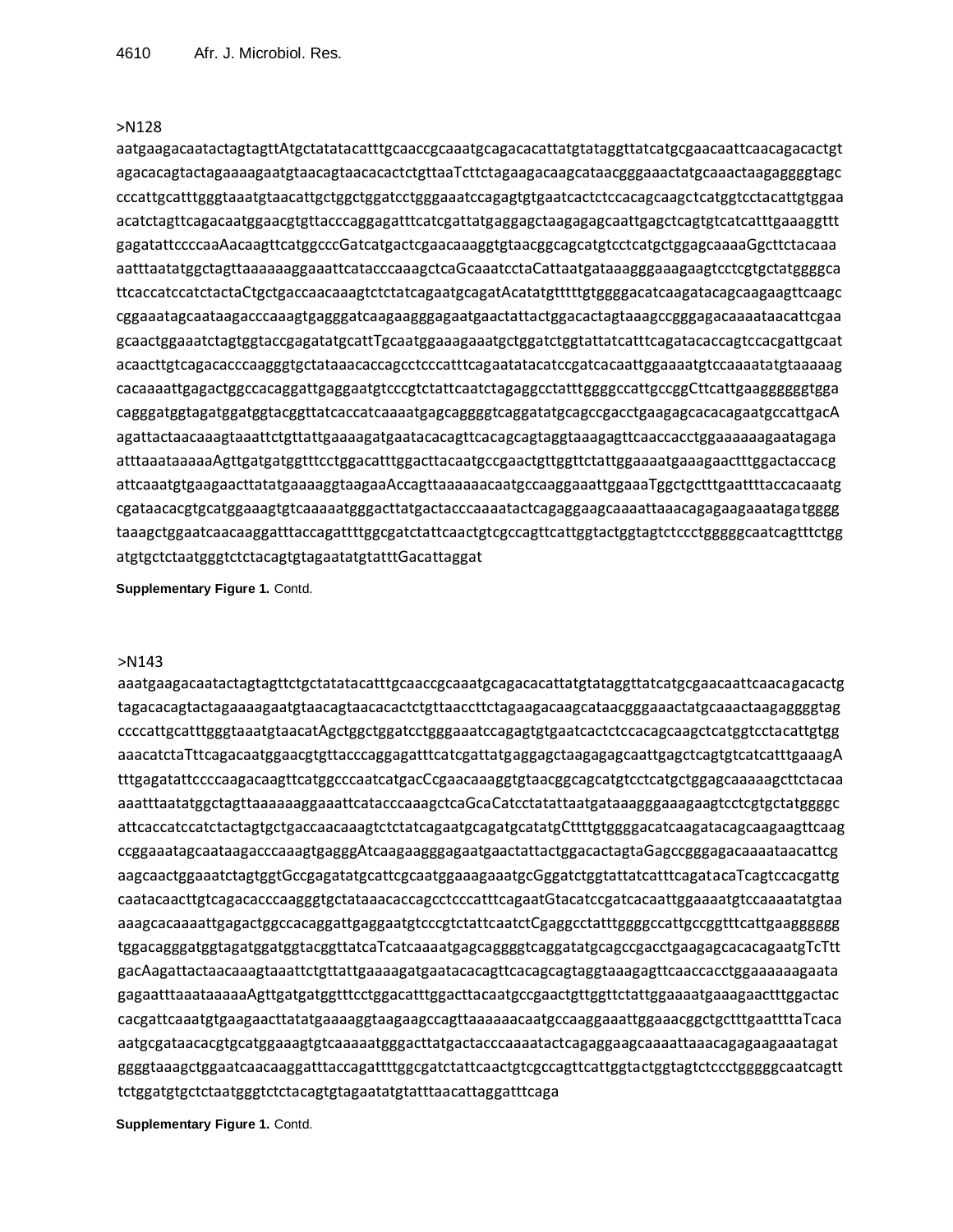# >T41

aaatgaagacaatactagtagttAtgctatatacatttgcaaccgcaaatgcagacacattatgtataggttatcatgcgaacaattcaacagacact gtagacacagtactagaaaagaatgtaacagtaacacactctgttaaTcttctagaagacaagcataacgggaaactatgcaaactaagaggggta gccccattgcatttgggtaaatgtaacattgctggctggatcctgggaaatccagagtgtgaatcactctccacagcaagctcatggtcctacattgtgg aaacatctagttcagacaatggaacgtgttacccaggagatttcatcgattatgaggagctaagagagcaattgagctcagtgtcatcatttgaaagg tttgagatattccccaaAacaagttcatggcccaatcatgactcgaacaaaggtgtaacggcagcatgtcctcatgctggagcaaaaGgcttctacaa aaatttaatatggctagttaaaaaaggaaattcatacccaaagctcaGcaaatcctaCattaatgataaagggaaagaagtcctcgtgctatggggc attcaccatccatctactaCtgctgaccaacaaagtctctatcagaatgcagatAcatatgtttttgtggggacatcaagatacagcaagaagttcaag ccggaaatagcaataagacccaaagtgagggAtcaagaagggagaatgaactattactggacactagtaGagccgggagacaaaataacattcg aagcaactggaaatctagtggtaccgagGtatgcattcgcaatggaaagaaatgctggatctggtattatcatttcagatacaccagtccacgattgc aatacaacttgtcagacacccaagggtgctataaacaccagcctcccatttcagaatatacatccgatcacaattggaaaatgtccaaaatatgtaaa aagcacaaaattgagactggccacaggattgaggaatgtcccgtctattcaatctagaggcctatttggggccattgccggCttcattgaaggggggt ggacagggatggtagatggatggtacggttatcaccatcaaaatgagcaggggtcaggatatgcagccgacctgaagagcacacagaatgccattg acAagattactaacaaagtaaattctgttattgaaaagatgaatacacagttcacagcagtaggtaaagagttcaaccacctggaaaaaagaatag agaatttaaataaaaaAgttgatgatggtttcctggacatttggacttacaatgccgaactgttggttctattggaaaatgaaagaactttggactacc acgattcaaatgtgaagaacttatatgaaaaggtaagaaAccagttaaaaaacaatgccaaggaaattggaaaTggctgctttgaattttaccacaa atgcgataacacgtgcatggaaagtgtcaaaaatgggacttatgactacccaaaatactcagaggaagcaaaattaaacagagaagaaatagatg gggtaaagctTgaatcaacaaggatttaccagattttggcgatctattcaactgtcgccagttcattggtactggtagtctccctgggggcaatcagttt ctggatgtgctctaatgggtctctacagtgtagaatatgtatttaacat

**Supplementary Figure 1.** Contd.

#### >T41-2.seq

aatgaagacaatactagtagttAtgctatatacatttgcaaccgcaaatgcagacacattatgtataggttatcatgcgaacaattcaacagacactgt agacacagtactagaaaagaatgtaacagtaacacactctgttaaTcttctagaagacaagcataacgggaaactatgcaaactaagaggggtagc cccattgcatttgggtaaatgtaacattgctggctggatcctgggaaatccagagtgtgaatcactctccacagcaagctcatggtcctacattgtggaa acatctagttcagacaatggaacgtgttacccaggagatttcatcgattatgaggagctaagagagcaattgagctcagtgtcatcatttgaaaggttt gagatattccccaaAacaagttcatggcccaatcatgactcgaacaaaggtgtaacggcagcatgtcctcatgctggagcaaaaGgcttctacaaaa atttaatatggctagttaaaaaaggaaattcatacccaaagctcaGcaaatcctaCattaatgataaagggaaagaagtcctcgtgctatggggcat tcaccatccatctactaCtgctgaccaacaaagtctctatcagaatgcagatAcatatgtttttgtggggacatcaagatacagcaagaagttcaagcc ggaaatagcaataagacccaaagtgagggAtcaagaagggagaatgaactattactggacactagtaaagccgggagacaaaataacattcgaa gcaactggaaatctagtggtaccgagGtatgcattcgcaatggaaagaaatgctggatctggtattatcatttcagatacaccagtccacgattgcaa tacaacttgtcagacacccaagggtgctataaacaccagcctcccatttcagaatatacatccgatcacaattggaaaatgtccaaaatatgtaaaaa gcacaaaattgagactggccacaggattgaggaatgtcccgtctattcaatctagaggcctatttggggccattgccggCttcattgaaggggggtgg acagggatggtagatggatggtacggttatcaccatcaaaatgagcaggggtcaggatatgcagccgacctgaagagcacacagaatgccattgac Aagattactaacaaagtaaattctgttattgaaaagatgaatacacagttcacagcagtaggtaaagagttcaaccacctggaaaaaagaatagag aatttaaataaaaaAgttgatgatggtttcctggacatttggacttacaatgccgaactgttggttctattggaaaatgaaagaactttggactaccac gattcaaatgtgaagaacttatatgaaaaggtaagaaAccagttaaaaaacaatgccaaggaaattggaaaTggctgctttgaattttaccacaaat gcgataacacgtgcatggaaagtgtcaaaaatgggacttatgactacccaaaatactcagaggaagcaaaattaaacagagaagaaatagatggg gtaaagctggaatcaacaaggatttaccagattttggcgatctattcaactgtcgccagttcattggtactggtagtctccctgggggcaatcagtttctg gatgtgctctaatgggtctctacagtgtagaatatgtatttaacatt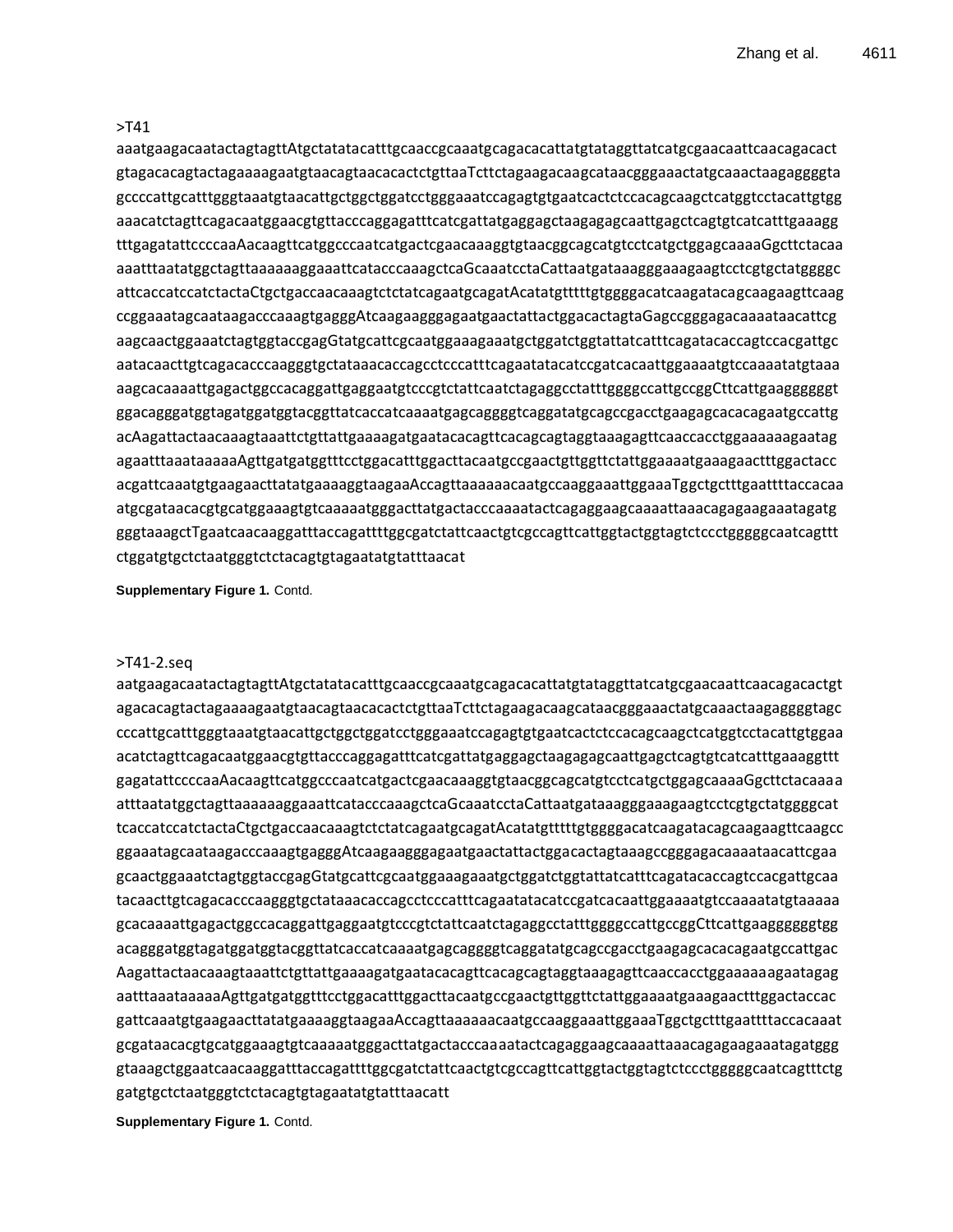| <b>Sequence</b>                     | Amplitude   | ∆Amplitude (%) |
|-------------------------------------|-------------|----------------|
| L <sub>131</sub>                    | 3.199591113 | 0.162405584    |
| AEW25555 A/Zhejiang/82/2009         | 3.186876596 | 0.157786423    |
| ACX83577 A/Zhejiang-Yiwu/11/2009    | 3.009516236 | 0.093351729    |
| AEW25306 A/Zhejiang/10/2009         | 2.955433177 | 0.073703453    |
| AEW25446 A/Zhejiang/7/2009          | 2.955433177 | 0.073703453    |
| AEW25545 A/Zhejiang/81/2009         | 2.955433177 | 0.073703453    |
| AEW25610 A/Zhejiang/88/2009         | 2.955433177 | 0.073703453    |
| AEW25646 A/Zhejiang/92/2009         | 2.955433177 | 0.073703453    |
| AEW25669 A/Zhejiang/95/2009         | 2.955433177 | 0.073703453    |
| AEW25629 A/Zhejiang/90/2009         | 2.952695007 | 0.072708681    |
| AEW25662 A/Zhejiang/94/2009         | 2.943531543 | 0.069379611    |
| AEW25297 A/Zhejiang/X1/2009         | 2.931615066 | 0.065050377    |
| L <sub>124</sub>                    | 2.920108881 | 0.060870201    |
| AEW25687 A/Zhejiang/97/2009         | 2.90099372  | 0.053925698    |
| AEW25331 A/Zhejiang/X2/2009         | 2.890911976 | 0.050263019    |
| AEW25349 A/Zhejiang/3/2009          | 2.87850834  | 0.045756801    |
| AEW25367 A/Zhejiang/4/2009          | 2.85351423  | 0.036676486    |
| H127                                | 2.823128586 | 0.025637438    |
| AEW25654 A/Zhejiang/93/2009         | 2.81716857  | 0.023472175    |
| H124                                | 2.79290967  | 0.014658961    |
| AEW25678 A/Zhejiang/96/2009         | 2.79242219  | 0.014481861    |
| N112                                | 2.78569794  | 0.012038953    |
| H116                                | 2.781410307 | 0.010481264    |
| H133                                | 2.781410307 | 0.010481264    |
| H136                                | 2.781410307 | 0.010481264    |
| N117                                | 2.781410307 | 0.010481264    |
| T41                                 | 2.781410307 | 0.010481264    |
| AEW25519 A/Zhejiang/79/2009         | 2.780827576 | 0.010269559    |
| consensus 2009/pandemic             | 2.752559063 | $-3.41E-07$    |
| ACR54964 A/Zhejiang/1/2009          | 2.744906882 | $-0.002780364$ |
| AEW25564 A/Zhejiang/83/2009         | 2.744906882 | $-0.002780364$ |
| AEW25582 A/Zhejiang/85/2009         | 2.744906882 | $-0.002780364$ |
| AEW25637 A/Zhejiang/91/2009         | 2.744906882 | $-0.002780364$ |
| ACS68822 A/Zhejiang/2/2009          | 2.744295317 | $-0.003002544$ |
| AEW25501 A/Zhejiang/77/2009         | 2.739547065 | $-0.004727575$ |
| J11                                 | 2.723234449 | $-0.010653919$ |
| T41-2                               | 2.723234449 | $-0.010653919$ |
| N128                                | 2.710786104 | $-0.01517638$  |
| ACT21941 A/Zhejiang/DTID-ZJU01/2009 | 2.708636777 | $-0.015957226$ |
| AEW25528 A/Zhejiang/8/2009          | 2.589668736 | -0.059178097   |
| H <sub>19</sub>                     | 2.531133011 | -0.080444019   |
| N143                                | 2.426568687 | -0.118432046   |
| H134                                | 2.365201369 | $-0.14072668$  |
| AEW25590 A/Zhejiang/86/2009         | 2.291612214 | $-0.167461485$ |

**Supplementary Table 1**. Amplitude of HA1 sequences at the frequency F(0.086) in IS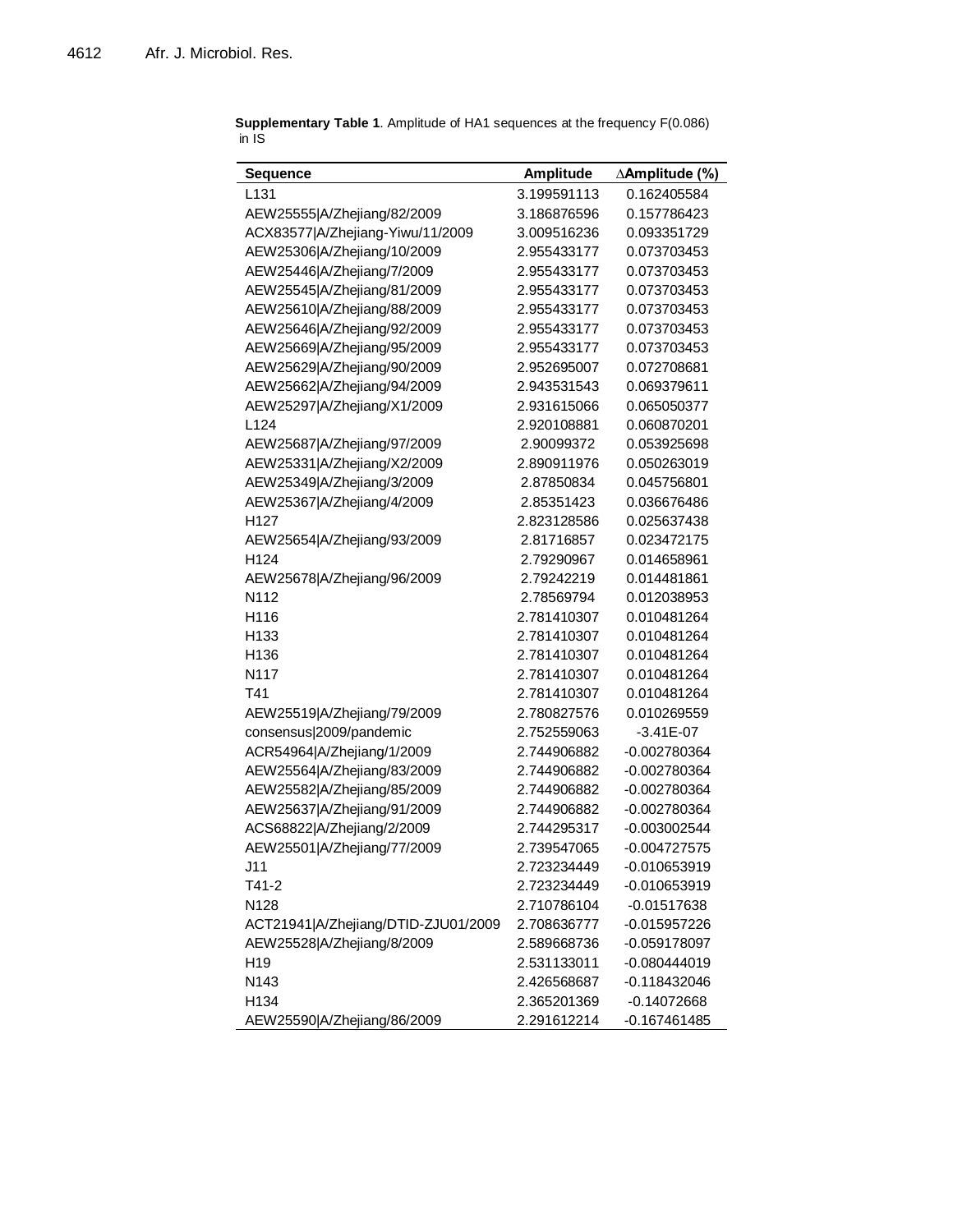**Supplementary Table 2**. Amplitude at the frequency F(0.086) for each polymorphic site

| <b>Sequence</b>                  | <b>Site</b> | <b>Reference</b> | <b>Mutation</b> | Amplitude   | ∆Amplitude (%) |
|----------------------------------|-------------|------------------|-----------------|-------------|----------------|
| AEW25555 A/Zhejiang/82/2009      | 274         | D                | Υ               | 2.976219379 | 0.08125541     |
| AEW25306 A/Zhejiang/10/2009      | 128         | S                | P               | 2.963583639 | 0.076664868    |
| AEW25446 A/Zhejiang/7/2009       | 128         | S                | Ρ               | 2.963583639 | 0.076664868    |
| AEW25519 A/Zhejiang/79/2009      | 128         | S                | P               | 2.963583639 | 0.076664868    |
| AEW25545 A/Zhejiang/81/2009      | 128         | S                | P               | 2.963583639 | 0.076664868    |
| AEW25555 A/Zhejiang/82/2009      | 128         | S                | P               | 2.963583639 | 0.076664868    |
| AEW25610 A/Zhejiang/88/2009      | 128         | S                | Ρ               | 2.963583639 | 0.076664868    |
| AEW25629 A/Zhejiang/90/2009      | 128         | S                | Ρ               | 2.963583639 | 0.076664868    |
| AEW25646 A/Zhejiang/92/2009      | 128         | S                | P               | 2.963583639 | 0.076664868    |
| AEW25662 A/Zhejiang/94/2009      | 128         | S                | P               | 2.963583639 | 0.076664868    |
| AEW25669 A/Zhejiang/95/2009      | 128         | S                | Ρ               | 2.963583639 | 0.076664868    |
| AEW25687 A/Zhejiang/97/2009      | 128         | S                | Ρ               | 2.963583639 | 0.076664868    |
| AEW25297 A/Zhejiang/X1/2009      | 128         | S                | Ρ               | 2.963583639 | 0.076664868    |
| L131                             | 128         | S                | Ρ               | 2.963583639 | 0.076664868    |
| N143                             | 128         | S                | Ρ               | 2.963583639 | 0.076664868    |
| H <sub>19</sub>                  | 134         | Α                | $\mathsf T$     | 2.942887997 | 0.069146176    |
| L131                             | 310         | $\mathsf T$      | Κ               | 2.935200949 | 0.066353485    |
| ACX83577 A/Zhejiang-Yiwu/11/2009 | 73          | Α                | $\mathbf S$     | 2.905032985 | 0.055393515    |
| AEW25349 A/Zhejiang/3/2009       | 73          | A                | S               | 2.905032985 | 0.055393515    |
| AEW25367 A/Zhejiang/4/2009       | 73          | A                | S               | 2.905032985 | 0.055393515    |
| AEW25528 A/Zhejiang/8/2009       | 73          | Α                | $\mathbf S$     | 2.905032985 | 0.055393515    |
| AEW25331 A/Zhejiang/X2/2009      | 73          | Α                | S               | 2.905032985 | 0.055393515    |
| L131                             | 48          | Α                | S               | 2.886434898 | 0.048636862    |
| L124                             | 69          | S                | P               | 2.877230499 | 0.04529292     |
| L131                             | 163         | Κ                | L               | 2.859377492 | 0.038806953    |
| ACX83577 A/Zhejiang-Yiwu/11/2009 | 222         | D                | G               | 2.855693714 | 0.037468643    |
| AEW25297 A/Zhejiang/X1/2009      | 62          | L                | Ρ               | 2.811631381 | 0.021460872    |
| AEW25654 A/Zhejiang/93/2009      | 290         | L                | Ρ               | 2.806086307 | 0.019446356    |
| H <sub>127</sub>                 | 283         | Κ                | $\mathsf{N}$    | 2.802238062 | 0.018048295    |
| AEW25501 A/Zhejiang/77/2009      | 113         | R                | Κ               | 2.798878436 | 0.016827749    |
| AEW25678 A/Zhejiang/96/2009      | 113         | $\mathsf{R}$     | Κ               | 2.798878436 | 0.016827749    |
| H191                             | 293         | Q                | $\mathsf{R}$    | 2.792353486 | 0.014457246    |
| H116                             | 197         | A                | $\mathsf T$     | 2.789901467 | 0.013566431    |
| H124                             | 197         | A                | $\mathsf T$     | 2.789901467 | 0.013566431    |
| H127                             | 197         | A                | $\mathsf T$     | 2.789901467 | 0.013566431    |
| H133                             | 197         | A                | $\sf T$         | 2.789901467 | 0.013566431    |
| H134                             | 197         | A                | $\mathsf T$     | 2.789901467 | 0.013566431    |
| H136                             | 197         | Α                | $\mathsf T$     | 2.789901467 | 0.013566431    |
| J11                              | 197         | A                | $\mathsf T$     | 2.789901467 | 0.013566431    |
| L124                             | 197         | A                | $\top$          | 2.789901467 | 0.013566431    |
| N112                             | 197         | A                | $\mathsf T$     | 2.789901467 | 0.013566431    |
| N117                             | 197         | A                | $\mathsf T$     | 2.789901467 | 0.013566431    |
| N128                             | 197         | A                | $\mathsf T$     | 2.789901467 | 0.013566431    |
| T41                              | 197         | A                | $\mathsf T$     | 2.789901467 | 0.013566431    |
| $T41-2$                          | 197         | A                | $\mathsf T$     | 2.789901467 | 0.013566431    |
| H124                             | 19          | V                |                 | 2.771294325 | 0.006806489    |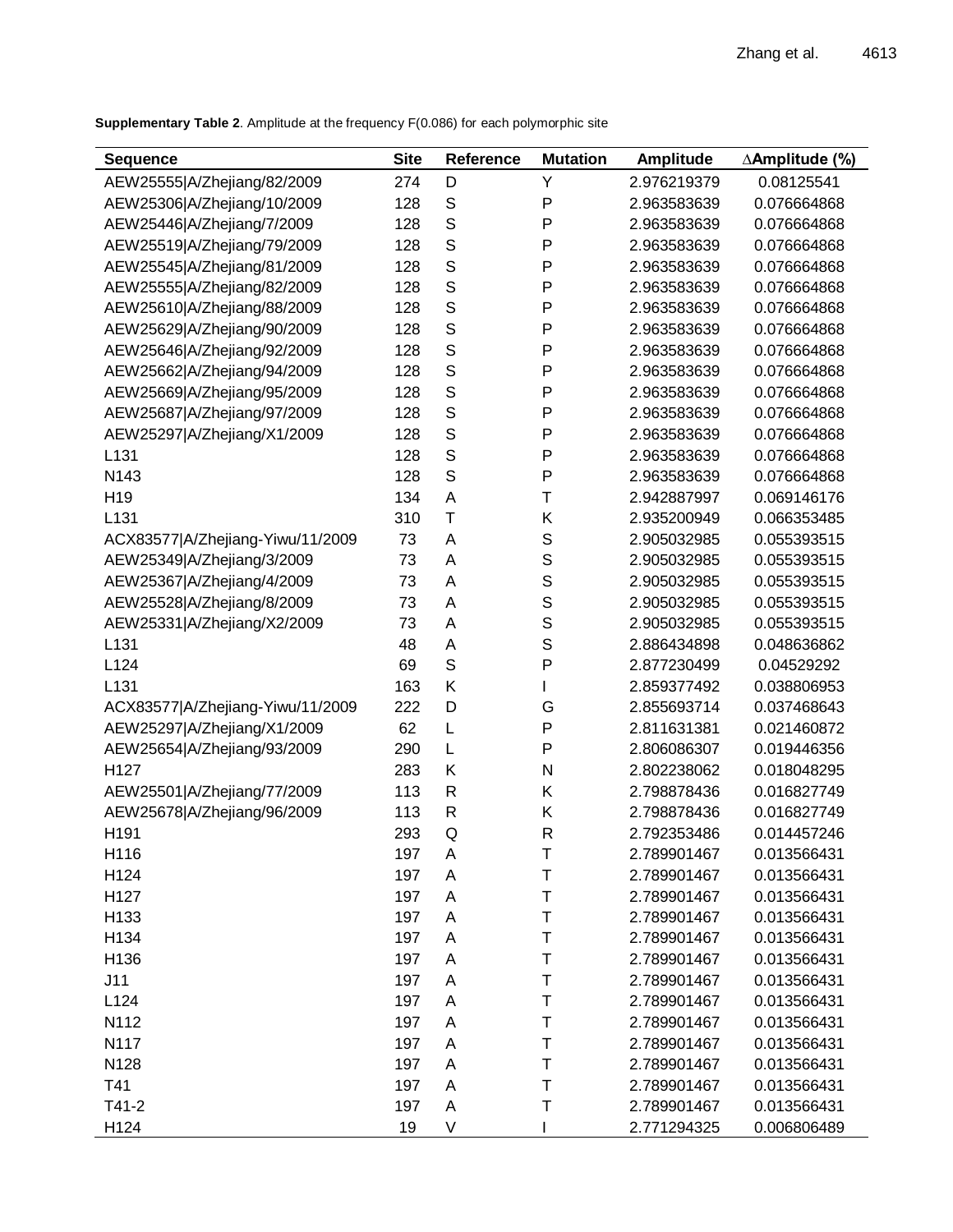**Supplementary Table 2.** Contd.

| AEW25654 A/Zhejiang/93/2009         | 321 | V           | I | 2.770897921 | 0.006662476    |
|-------------------------------------|-----|-------------|---|-------------|----------------|
| H <sub>19</sub>                     | 250 | V           |   | 2.768087662 | 0.005641514    |
| AEW25331 A/Zhejiang/X2/2009         | 296 | н           | P | 2.764133887 | 0.004205114    |
| H116                                | 185 | $\mathbb S$ | T | 2.757294768 | 0.001720474    |
| H127                                | 185 | S           | T | 2.757294768 | 0.001720474    |
| H133                                | 185 | S           | T | 2.757294768 | 0.001720474    |
| H134                                | 185 | S           | T | 2.757294768 | 0.001720474    |
| H136                                | 185 | $\mathbb S$ | T | 2.757294768 | 0.001720474    |
| J11                                 | 185 | S           | T | 2.757294768 | 0.001720474    |
| L124                                | 185 | $\mathsf S$ | T | 2.757294768 | 0.001720474    |
| N112                                | 185 | S           | T | 2.757294768 | 0.001720474    |
| N117                                | 185 | $\mathbb S$ | T | 2.757294768 | 0.001720474    |
| N128                                | 185 | S           | T | 2.757294768 | 0.001720474    |
| T41                                 | 185 | S           | T | 2.757294768 | 0.001720474    |
| $T41-2$                             | 185 | S           | T | 2.757294768 | 0.001720474    |
| H <sub>19</sub>                     | 234 | $\vee$      | I | 2.755676606 | 0.001132598    |
| AEW25564 A/Zhejiang/83/2009         | 286 | I           | L | 2.752559063 | 0              |
| AEW25582 A/Zhejiang/85/2009         | 267 | T           | L | 2.752559063 | 0              |
| ACT21941 A/Zhejiang/DTID-ZJU01/2009 | 32  | L           | I | 2.752559063 | 0              |
| ACS68822 A/Zhejiang/2/2009          | 100 | E           | G | 2.751929585 | $-0.000228688$ |
| AEW25629 A/Zhejiang/90/2009         | 140 | G           | E | 2.749916344 | $-0.000960095$ |
| N112                                | 258 | E           | Κ | 2.748497604 | $-0.001475521$ |
| L131                                | 295 | T           | V | 2.74532357  | $-0.002628642$ |
| N143                                | 295 | I           | V | 2.74532357  | $-0.002628642$ |
| ACX83577 A/Zhejiang-Yiwu/11/2009    | 203 | S           | T | 2.744906882 | -0.002780024   |
| ACR54964 A/Zhejiang/1/2009          | 203 | $\mathsf S$ | T | 2.744906882 | $-0.002780024$ |
| AEW25306 A/Zhejiang/10/2009         | 203 | S           | T | 2.744906882 | $-0.002780024$ |
| ACS68822 A/Zhejiang/2/2009          | 203 | $\mathsf S$ | T | 2.744906882 | $-0.002780024$ |
| AEW25349 A/Zhejiang/3/2009          | 203 | $\mathsf S$ | T | 2.744906882 | $-0.002780024$ |
| AEW25367 A/Zhejiang/4/2009          | 203 | $\mathsf S$ | T | 2.744906882 | $-0.002780024$ |
| AEW25446 A/Zhejiang/7/2009          | 203 | S           | T | 2.744906882 | -0.002780024   |
| AEW25501 A/Zhejiang/77/2009         | 203 | $\mathsf S$ | T | 2.744906882 | $-0.002780024$ |
| AEW25519 A/Zhejiang/79/2009         | 203 | S           | T | 2.744906882 | $-0.002780024$ |
| AEW25528 A/Zhejiang/8/2009          | 203 | S           | Τ | 2.744906882 | -0.002780024   |
| AEW25545 A/Zhejiang/81/2009         | 203 | S           | T | 2.744906882 | $-0.002780024$ |
| AEW25555 A/Zhejiang/82/2009         | 203 | $\mathbb S$ | Τ | 2.744906882 | $-0.002780024$ |
| AEW25564 A/Zhejiang/83/2009         | 203 | $\mathbb S$ | T | 2.744906882 | $-0.002780024$ |
| AEW25582 A/Zhejiang/85/2009         | 203 | $\mathsf S$ | T | 2.744906882 | $-0.002780024$ |
| AEW25590 A/Zhejiang/86/2009         | 203 | S           | T | 2.744906882 | $-0.002780024$ |
| AEW25610 A/Zhejiang/88/2009         | 203 | $\mathsf S$ | T | 2.744906882 | $-0.002780024$ |
| AEW25629 A/Zhejiang/90/2009         | 203 | S           | T | 2.744906882 | $-0.002780024$ |
| AEW25637 A/Zhejiang/91/200          | 203 | $\mathsf S$ | T | 2.744906882 | $-0.002780024$ |
| AEW25646 A/Zhejiang/92/2009         | 203 | S           | T | 2.744906882 | $-0.002780024$ |
| AEW25654 A/Zhejiang/93/2009         | 203 | $\mathbb S$ | T | 2.744906882 | $-0.002780024$ |
| AEW25662 A/Zhejiang/94/2009         | 203 | S           | T | 2.744906882 | $-0.002780024$ |
| AEW25669 A/Zhejiang/95/2009         | 203 | S           | T | 2.744906882 | $-0.002780024$ |
| AEW25678 A/Zhejiang/96/2009         | 203 | S           | T | 2.744906882 | $-0.002780024$ |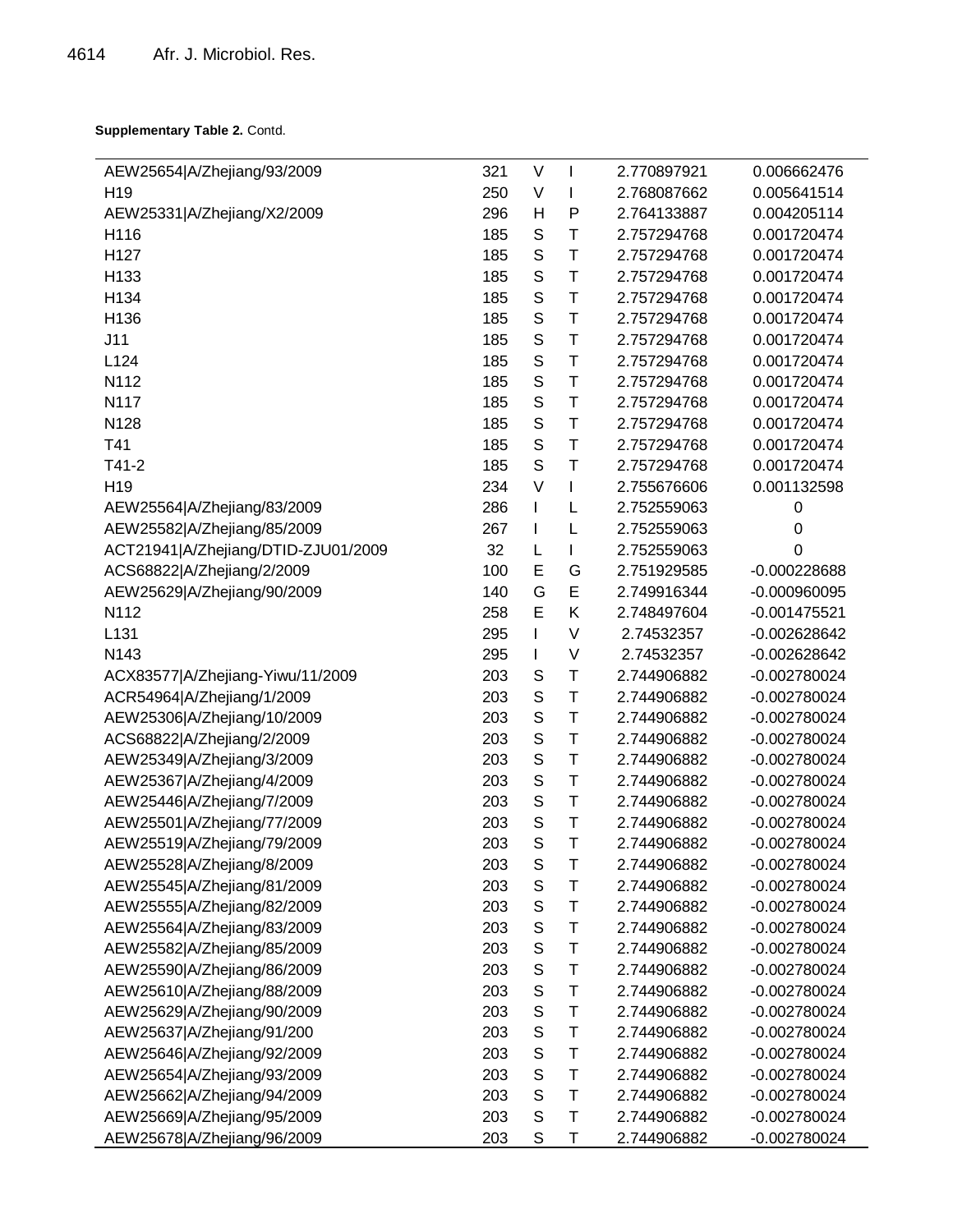**Supplementary Table 2.** Contd.

| AEW25687 A/Zhejiang/97/2009         | 203 | $\mathbb S$ | Τ | 2.744906882 | $-0.002780024$ |
|-------------------------------------|-----|-------------|---|-------------|----------------|
| AEW25297 A/Zhejiang/X1/2009         | 203 | S           | Τ | 2.744906882 | $-0.002780024$ |
| AEW25331 A/Zhejiang/X2/2009         | 203 | S           | T | 2.744906882 | $-0.002780024$ |
| H <sub>19</sub>                     | 203 | $\mathsf S$ | T | 2.744906882 | $-0.002780024$ |
| H116                                | 203 | S           | T | 2.744906882 | $-0.002780024$ |
| H124                                | 203 | S           | T | 2.744906882 | $-0.002780024$ |
| H127                                | 203 | S           | T | 2.744906882 | $-0.002780024$ |
| H133                                | 203 | $\mathsf S$ | T | 2.744906882 | $-0.002780024$ |
| H134                                | 203 | $\mathsf S$ | T | 2.744906882 | $-0.002780024$ |
| H136                                | 203 | S           | T | 2.744906882 | $-0.002780024$ |
| J11                                 | 203 | $\mathbb S$ | T | 2.744906882 | $-0.002780024$ |
| L124                                | 203 | $\mathsf S$ | T | 2.744906882 | $-0.002780024$ |
| L131                                | 203 | S           | T | 2.744906882 | $-0.002780024$ |
| N112                                | 203 | S           | T | 2.744906882 | $-0.002780024$ |
| N117                                | 203 | $\mathbb S$ | T | 2.744906882 | $-0.002780024$ |
| N128                                | 203 | $\mathsf S$ | T | 2.744906882 | $-0.002780024$ |
| N143                                | 203 | S           | T | 2.744906882 | $-0.002780024$ |
| T41                                 | 203 | S           | T | 2.744906882 | $-0.002780024$ |
| $T41-2$                             | 203 | $\mathbb S$ | T | 2.744906882 | $-0.002780024$ |
| AEW25662 A/Zhejiang/94/2009         | 132 | V           | L | 2.741087914 | $-0.004167449$ |
| H116                                | 143 | S           | G | 2.738645943 | $-0.005054612$ |
| H124                                | 143 | S           | G | 2.738645943 | $-0.005054612$ |
| H127                                | 143 | $\mathbb S$ | G | 2.738645943 | $-0.005054612$ |
| H133                                | 143 | $\mathsf S$ | G | 2.738645943 | $-0.005054612$ |
| H134                                | 143 | $\mathsf S$ | G | 2.738645943 | $-0.005054612$ |
| H136                                | 143 | S           | G | 2.738645943 | $-0.005054612$ |
| J11                                 | 143 | $\mathbb S$ | G | 2.738645943 | $-0.005054612$ |
| L124                                | 143 | $\mathsf S$ | G | 2.738645943 | $-0.005054612$ |
| N112                                | 143 | S           | G | 2.738645943 | $-0.005054612$ |
| N117                                | 143 | S           | G | 2.738645943 | $-0.005054612$ |
| N128                                | 143 | $\mathbb S$ | G | 2.738645943 | $-0.005054612$ |
| T41                                 | 143 | S           | G | 2.738645943 | $-0.005054612$ |
| T41-2                               | 143 | S           | G | 2.738645943 | -0.005054612   |
| H <sub>19</sub>                     | 252 | R           | L | 2.737157302 | $-0.005595433$ |
| AEW25590 A/Zhejiang/86/2009         | 28  | H           | Q | 2.736997758 | $-0.005653395$ |
| ACX83577 A/Zhejiang-Yiwu/11/2009    | 70  | L           | F | 2.731560163 | $-0.007628864$ |
| AEW25349 A/Zhejiang/3/2009          | 70  | L           | F | 2.731560163 | $-0.007628864$ |
| AEW25367 A/Zhejiang/4/2009          | 70  | L           | F | 2.731560163 | $-0.007628864$ |
| AEW25528 A/Zhejiang/8/2009          | 70  | L           | F | 2.731560163 | $-0.007628864$ |
| AEW25331 A/Zhejiang/X2/2009         | 70  | L           | F | 2.731560163 | $-0.007628864$ |
| AEW25367 A/Zhejiang/4/2009          | 190 | $\mathbb S$ | R | 2.725873831 | $-0.009694699$ |
| H <sub>19</sub>                     | 255 | F           | C | 2.713950333 | $-0.014026485$ |
| ACT21941 A/Zhejiang/DTID-ZJU01/2009 | 223 | Q           | R | 2.708636777 | $-0.015956891$ |
| AEW25501 A/Zhejiang/77/2009         | 150 | W           | C | 2.703241088 | $-0.017917136$ |
| N128                                | 125 | N           | D | 2.701204521 | $-0.018657017$ |
| AEW25687 A/Zhejiang/97/2009         | 138 | Н           | Υ | 2.700114317 | $-0.019053087$ |
| H134                                | 235 | E           | Κ | 2.688020143 | $-0.023446879$ |